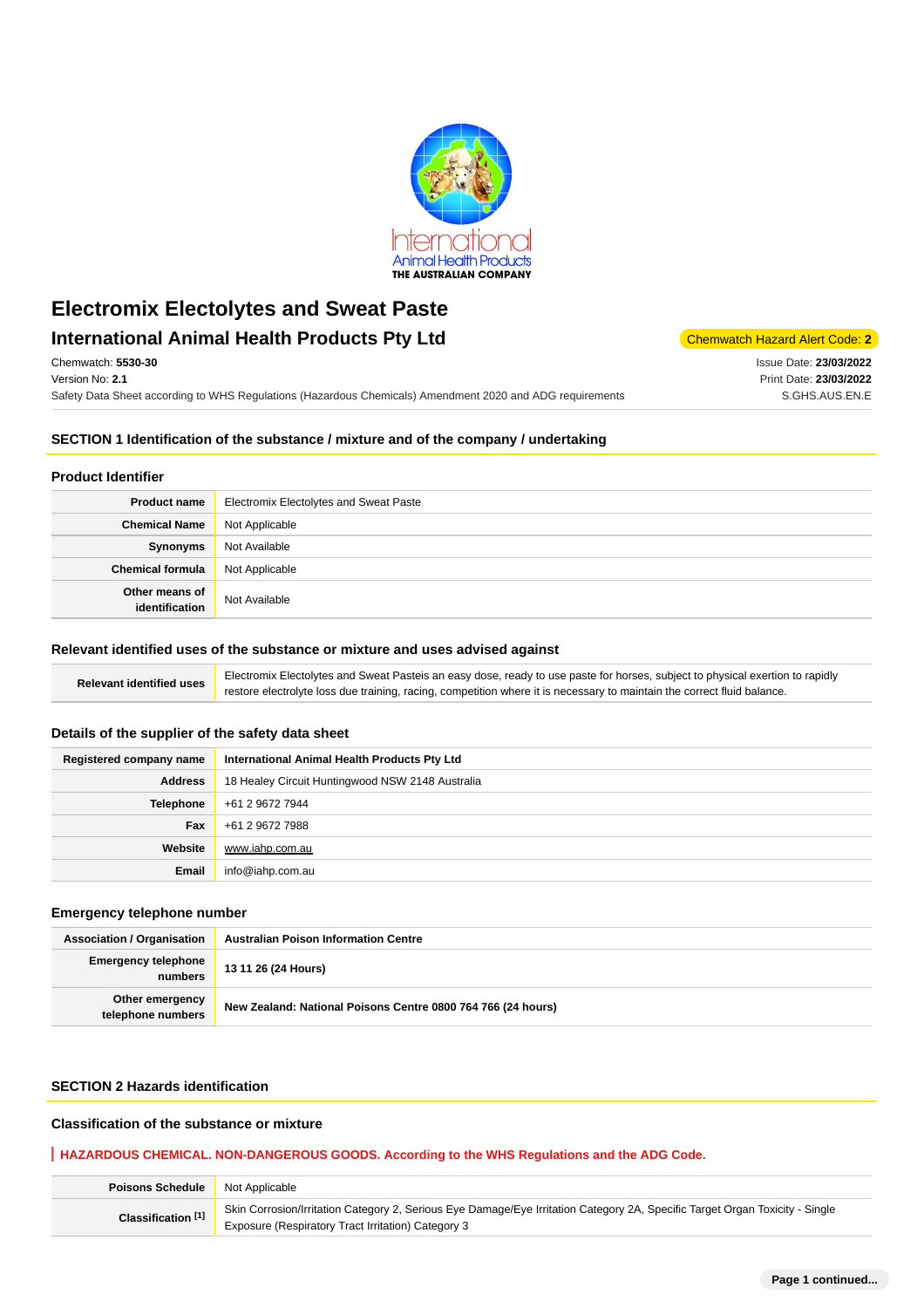| Legend:             | 1. Classified by Chemwatch; 2. Classification drawn from HCIS; 3. Classification drawn from Regulation (EU) No 1272/2008 -<br>Annex VI |  |  |
|---------------------|----------------------------------------------------------------------------------------------------------------------------------------|--|--|
| Label elements      |                                                                                                                                        |  |  |
| Hazard pictogram(s) |                                                                                                                                        |  |  |
| Signal word         | <b>Warning</b>                                                                                                                         |  |  |

## **Hazard statement(s)**

| H315 | Causes skin irritation.           |
|------|-----------------------------------|
| H319 | Causes serious eye irritation.    |
| H335 | May cause respiratory irritation. |

## **Supplementary statement(s)**

Not Applicable

## **Precautionary statement(s) Prevention**

| P <sub>271</sub> | Use only outdoors or in a well-ventilated area.                                  |  |
|------------------|----------------------------------------------------------------------------------|--|
| P <sub>261</sub> | Avoid breathing mist/vapours/spray.                                              |  |
| P280             | Wear protective gloves, protective clothing, eye protection and face protection. |  |
| P <sub>264</sub> | Wash all exposed external body areas thoroughly after handling.                  |  |

## **Precautionary statement(s) Response**

| P305+P351+P338 | IF IN EYES: Rinse cautiously with water for several minutes. Remove contact lenses, if present and easy to do. Continue rinsing. |  |  |
|----------------|----------------------------------------------------------------------------------------------------------------------------------|--|--|
| P312           | Call a POISON CENTER/doctor/physician/first aider/if you feel unwell.                                                            |  |  |
| P337+P313      | If eye irritation persists: Get medical advice/attention.                                                                        |  |  |
| P302+P352      | IF ON SKIN: Wash with plenty of water and soap.                                                                                  |  |  |
| P304+P340      | IF INHALED: Remove person to fresh air and keep comfortable for breathing.                                                       |  |  |
| P332+P313      | If skin irritation occurs: Get medical advice/attention.                                                                         |  |  |
| P362+P364      | Take off contaminated clothing and wash it before reuse.                                                                         |  |  |

## **Precautionary statement(s) Storage**

| 2405      | Store locked up.                                                 |  |
|-----------|------------------------------------------------------------------|--|
| P403+P233 | Store in a well-ventilated place. Keep container tightly closed. |  |

## **Precautionary statement(s) Disposal**

**P501** Dispose of contents/container to authorised hazardous or special waste collection point in accordance with any local regulation.

## **SECTION 3 Composition / information on ingredients**

#### **Substances**

See section below for composition of Mixtures

## **Mixtures**

| <b>CAS No</b> | %[weight] | <b>Name</b>                   |
|---------------|-----------|-------------------------------|
| 7647-14-5     | 40-50     | sodium chloride               |
| 7447-40-7     | < 14      | potassium chloride            |
| 14168-73-1    | $5$       | magnesium sulfate monohydrate |
| 99-76-3       | $<$ 1     | methyl paraben                |
| 56-81-5       | < 6       | glycerol                      |
| $57 - 55 - 6$ | < 6       | propylene glycol              |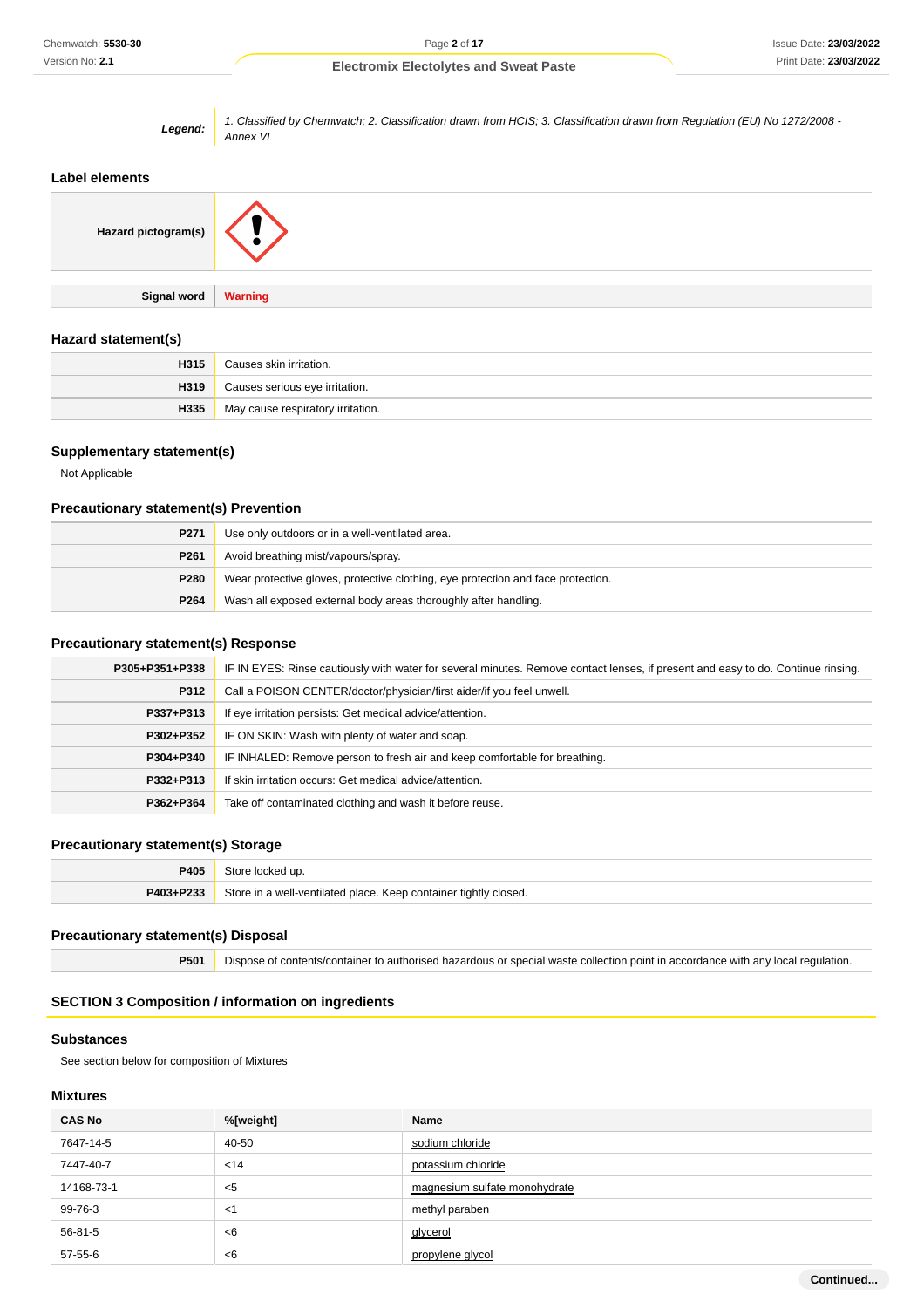| <b>CAS No</b>                                                                                                                                                                                              | %[weight] | <b>Name</b> |
|------------------------------------------------------------------------------------------------------------------------------------------------------------------------------------------------------------|-----------|-------------|
| 11138-66-2                                                                                                                                                                                                 | <1        | gum xanthan |
| 7732-18-5                                                                                                                                                                                                  | <25       | water       |
| 1. Classified by Chemwatch; 2. Classification drawn from HCIS; 3. Classification drawn from Regulation (EU) No 1272/2008 -<br>Legend:<br>Annex VI; 4. Classification drawn from C&L * EU IOEL Vs available |           |             |

#### **SECTION 4 First aid measures**

#### **Description of first aid measures**

| <b>Eye Contact</b>  | If this product comes in contact with the eyes:<br>* Wash out immediately with fresh running water.<br>Ensure complete irrigation of the eye by keeping eyelids apart and away from eye and moving the eyelids by occasionally<br>lifting the upper and lower lids.<br>Seek medical attention without delay; if pain persists or recurs seek medical attention.<br>▶ Removal of contact lenses after an eye injury should only be undertaken by skilled personnel.                                  |  |  |
|---------------------|-----------------------------------------------------------------------------------------------------------------------------------------------------------------------------------------------------------------------------------------------------------------------------------------------------------------------------------------------------------------------------------------------------------------------------------------------------------------------------------------------------|--|--|
| <b>Skin Contact</b> | If skin contact occurs:<br>Immediately remove all contaminated clothing, including footwear.<br>Flush skin and hair with running water (and soap if available).<br>Seek medical attention in event of irritation.                                                                                                                                                                                                                                                                                   |  |  |
| Inhalation          | If fumes or combustion products are inhaled remove from contaminated area.<br>Lay patient down. Keep warm and rested.<br>Prostheses such as false teeth, which may block airway, should be removed, where possible, prior to initiating first aid<br>procedures.<br>Apply artificial respiration if not breathing, preferably with a demand valve resuscitator, bag-valve mask device, or pocket<br>mask as trained. Perform CPR if necessary.<br>Transport to hospital, or doctor, without delay.  |  |  |
| Ingestion           | If swallowed do <b>NOT</b> induce vomiting.<br>If vomiting occurs, lean patient forward or place on left side (head-down position, if possible) to maintain open airway and<br>prevent aspiration.<br>• Observe the patient carefully.<br>▶ Never give liquid to a person showing signs of being sleepy or with reduced awareness; i.e. becoming unconscious.<br>• Give water to rinse out mouth, then provide liquid slowly and as much as casualty can comfortably drink.<br>Seek medical advice. |  |  |

#### **Indication of any immediate medical attention and special treatment needed**

Treat symptomatically.

To treat poisoning by the higher aliphatic alcohols (up to C7):

- Gastric lavage with copious amounts of water.
- It may be beneficial to instill 60 ml of mineral oil into the stomach.
- Oxygen and artificial respiration as needed.

-----------------------------------------------------------------

- Electrolyte balance: it may be useful to start 500 ml. M/6 sodium bicarbonate intravenously but maintain a cautious and conservative attitude toward electrolyte replacement unless shock or severe acidosis threatens.
- $\overline{\phantom{a}}$  To protect the liver, maintain carbohydrate intake by intravenous infusions of glucose.
- Haemodialysis if coma is deep and persistent. [GOSSELIN, SMITH HODGE: Clinical Toxicology of Commercial Products, Ed 5)

#### BASIC TREATMENT

- ----------------------------------------------------------------- Establish a patent airway with suction where necessary.
- Watch for signs of respiratory insufficiency and assist ventilation as necessary.
- Administer oxygen by non-rebreather mask at 10 to 15 l/min.
- **Monitor and treat, where necessary, for shock.**
- Monitor and treat, where necessary, for pulmonary oedema.
- Anticipate and treat, where necessary, for seizures.
- **DO NOT** use emetics. Where ingestion is suspected rinse mouth and give up to 200 ml water (5 ml/kg recommended) for dilution where patient is able to swallow, has a strong gag reflex and does not drool.
- Give activated charcoal.

ADVANCED TREATMENT

-----------------------------------------------------------------

#### -----------------------------------------------------------------

- Consider orotracheal or nasotracheal intubation for airway control in unconscious patient or where respiratory arrest has occurred.
- **Positive-pressure ventilation using a bag-valve mask might be of use.**
- **Monitor and treat, where necessary, for arrhythmias.**
- \* Start an IV D5W TKO. If signs of hypovolaemia are present use lactated Ringers solution. Fluid overload might create complications.
- If the patient is hypoglycaemic (decreased or loss of consciousness, tachycardia, pallor, dilated pupils, diaphoresis and/or dextrose strip or glucometer readings below 50 mg), give 50% dextrose.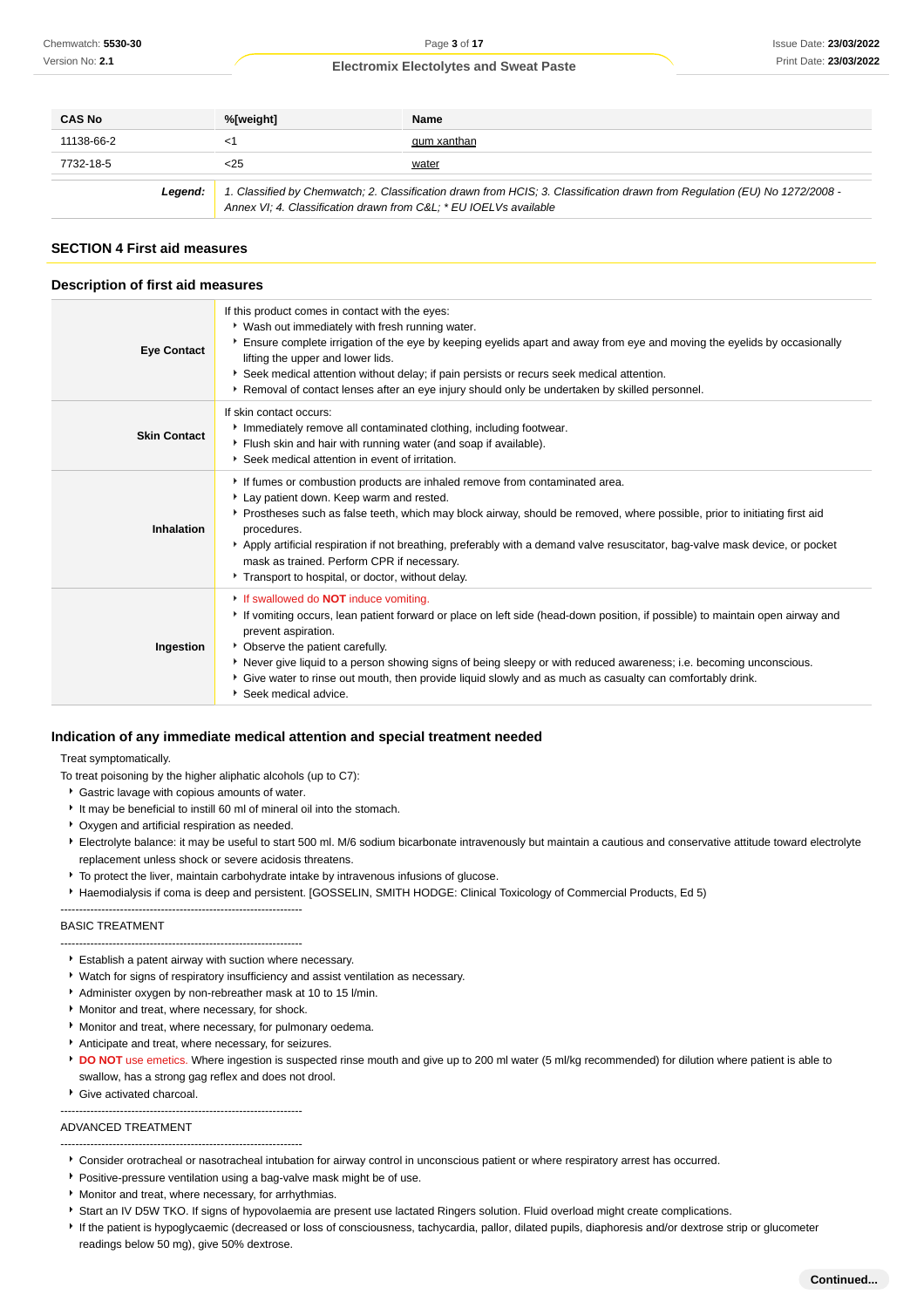- Hypotension with signs of hypovolaemia requires the cautious administration of fluids. Fluid overload might create complications.
- **Drug therapy should be considered for pulmonary oedema.**
- Treat seizures with diazepam.
- Proparacaine hydrochloride should be used to assist eye irrigation.

----------------------------------------------------------------- EMERGENCY DEPARTMENT

-----------------------------------------------------------------

- Laboratory analysis of complete blood count, serum electrolytes, BUN, creatinine, glucose, urinalysis, baseline for serum aminotransferases (ALT and AST), calcium, phosphorus and magnesium, may assist in establishing a treatment regime. Other useful analyses include anion and osmolar gaps, arterial blood gases (ABGs), chest radiographs and electrocardiograph.
- Positive end-expiratory pressure (PEEP)-assisted ventilation may be required for acute parenchymal injury or adult respiratory distress syndrome.
- Acidosis may respond to hyperventilation and bicarbonate therapy.
- Haemodialysis might be considered in patients with severe intoxication.
- Consult a toxicologist as necessary. BRONSTEIN, A.C. and CURRANCE, P.L. EMERGENCY CARE FOR HAZARDOUS MATERIALS EXPOSURE: 2nd Ed. 1994

For C8 alcohols and above.

Symptomatic and supportive therapy is advised in managing patients.

## **SECTION 5 Firefighting measures**

### **Extinguishing media**

- Alcohol stable foam.
- **Dry chemical powder.**
- **BCF** (where regulations permit).
- Carbon dioxide.

**Advice for firefighters**

Water spray or fog - Large fires only.

#### **Special hazards arising from the substrate or mixture**

| <b>Fire Incompatibility</b> | Avoid contamination with oxidising agents i.e. nitrates, oxidising acids, chlorine bleaches, pool chlorine etc. as ignition may<br>result |
|-----------------------------|-------------------------------------------------------------------------------------------------------------------------------------------|
|-----------------------------|-------------------------------------------------------------------------------------------------------------------------------------------|

| <b>Fire Fighting</b>         | Alert Fire Brigade and tell them location and nature of hazard.<br>• Wear breathing apparatus plus protective gloves.<br>▶ Prevent, by any means available, spillage from entering drains or water courses.<br>Use water delivered as a fine spray to control fire and cool adjacent area.<br>DO NOT approach containers suspected to be hot.<br>Cool fire exposed containers with water spray from a protected location.<br>If safe to do so, remove containers from path of fire.<br>Equipment should be thoroughly decontaminated after use.                                |
|------------------------------|--------------------------------------------------------------------------------------------------------------------------------------------------------------------------------------------------------------------------------------------------------------------------------------------------------------------------------------------------------------------------------------------------------------------------------------------------------------------------------------------------------------------------------------------------------------------------------|
| <b>Fire/Explosion Hazard</b> | Combustible.<br>Slight fire hazard when exposed to heat or flame.<br>Heating may cause expansion or decomposition leading to violent rupture of containers.<br>• On combustion, may emit toxic fumes of carbon monoxide (CO).<br>May emit acrid smoke.<br>Mists containing combustible materials may be explosive.<br>Combustion products include:<br>carbon monoxide (CO)<br>carbon dioxide (CO2)<br>hydrogen chloride<br>phosgene<br>metal oxides<br>other pyrolysis products typical of burning organic material.<br>May emit poisonous fumes.<br>May emit corrosive fumes. |
| <b>HAZCHEM</b>               | Not Applicable                                                                                                                                                                                                                                                                                                                                                                                                                                                                                                                                                                 |

#### **SECTION 6 Accidental release measures**

### **Personal precautions, protective equipment and emergency procedures**

See section 8

**Environmental precautions**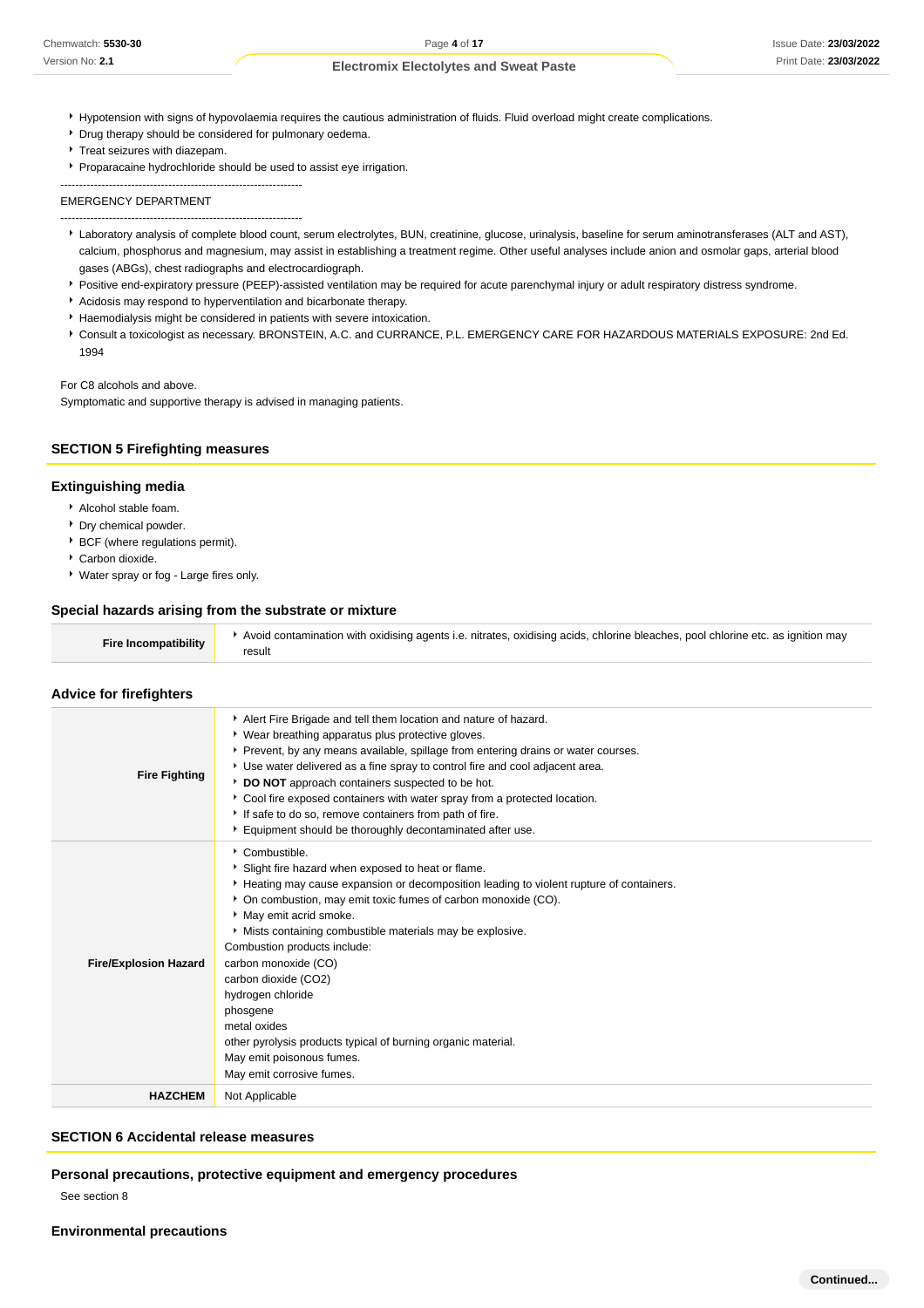See section 12

## **Methods and material for containment and cleaning up**

| <b>Minor Spills</b> | Clean up all spills immediately.<br>Avoid contact with skin and eyes.<br>▶ Wear impervious gloves and safety goggles.<br>Trowel up/scrape up.<br>• Place spilled material in clean, dry, sealed container.<br>Flush spill area with water.                                                                                                                                                                                                                                                                                                                                                                                                                                                                                                                                                                           |
|---------------------|----------------------------------------------------------------------------------------------------------------------------------------------------------------------------------------------------------------------------------------------------------------------------------------------------------------------------------------------------------------------------------------------------------------------------------------------------------------------------------------------------------------------------------------------------------------------------------------------------------------------------------------------------------------------------------------------------------------------------------------------------------------------------------------------------------------------|
| <b>Major Spills</b> | Clear area of personnel and move upwind.<br>Alert Fire Brigade and tell them location and nature of hazard.<br>• Wear breathing apparatus plus protective gloves.<br>Prevent, by any means available, spillage from entering drains or water course.<br>Stop leak if safe to do so.<br>Contain spill with sand, earth or vermiculite.<br>• Collect recoverable product into labelled containers for recycling.<br>• Neutralise/decontaminate residue (see Section 13 for specific agent).<br>Collect solid residues and seal in labelled drums for disposal.<br>• Wash area and prevent runoff into drains.<br>After clean up operations, decontaminate and launder all protective clothing and equipment before storing and re-using.<br>If contamination of drains or waterways occurs, advise emergency services. |

Personal Protective Equipment advice is contained in Section 8 of the SDS.

## **SECTION 7 Handling and storage**

## **Precautions for safe handling**

| Safe handling            | Avoid all personal contact, including inhalation.<br>• Wear protective clothing when risk of exposure occurs.<br>▶ Use in a well-ventilated area.<br>Prevent concentration in hollows and sumps.<br>DO NOT enter confined spaces until atmosphere has been checked.<br>DO NOT allow material to contact humans, exposed food or food utensils.<br>Avoid contact with incompatible materials.<br>When handling, DO NOT eat, drink or smoke.<br>▶ Keep containers securely sealed when not in use.<br>Avoid physical damage to containers.<br>Always wash hands with soap and water after handling.<br>• Work clothes should be laundered separately. Launder contaminated clothing before re-use.<br>Use good occupational work practice.<br>Observe manufacturer's storage and handling recommendations contained within this SDS.<br>Atmosphere should be regularly checked against established exposure standards to ensure safe working conditions are<br>maintained. |
|--------------------------|--------------------------------------------------------------------------------------------------------------------------------------------------------------------------------------------------------------------------------------------------------------------------------------------------------------------------------------------------------------------------------------------------------------------------------------------------------------------------------------------------------------------------------------------------------------------------------------------------------------------------------------------------------------------------------------------------------------------------------------------------------------------------------------------------------------------------------------------------------------------------------------------------------------------------------------------------------------------------|
| <b>Other information</b> | Store in original containers.<br>▶ Keep containers securely sealed.<br>Store in a cool, dry, well-ventilated area.<br>Store away from incompatible materials and foodstuff containers.<br>▶ Protect containers against physical damage and check regularly for leaks.<br>Observe manufacturer's storage and handling recommendations contained within this SDS.                                                                                                                                                                                                                                                                                                                                                                                                                                                                                                                                                                                                          |

## **Conditions for safe storage, including any incompatibilities**

| Suitable container      | 60 g Syringe<br>▸ Metal can or drum<br>• Packaging as recommended by manufacturer.<br>• Check all containers are clearly labelled and free from leaks.                                                                                                                                                                                                                                                                                                                                                                                                                                                                                                                                                                                                                                                                                                                                                                                                                                                                                                                                                                                                                                 |
|-------------------------|----------------------------------------------------------------------------------------------------------------------------------------------------------------------------------------------------------------------------------------------------------------------------------------------------------------------------------------------------------------------------------------------------------------------------------------------------------------------------------------------------------------------------------------------------------------------------------------------------------------------------------------------------------------------------------------------------------------------------------------------------------------------------------------------------------------------------------------------------------------------------------------------------------------------------------------------------------------------------------------------------------------------------------------------------------------------------------------------------------------------------------------------------------------------------------------|
| Storage incompatibility | Glycerol:<br>► reacts violently with strong oxidisers, acetic anhydride, alkali metal hydrides, calcium hypochlorite, calcium oxychloride,<br>chlorine, chromic anhydride, chromium oxides, ethylene oxide, hydrogen peroxide, phosphorous triiodide, potassium<br>chlorate, potassium permanganate, potassium peroxide, silver perchlorate, sodium hydride, sodium peroxide, sodium<br>triiodide, sodium tetrahydroborate, is incompatible with strong acids, caustics, aliphatic amines, isocyanates, uranium fluoride<br>is able to polymerise above 145 C<br>• Glycols and their ethers undergo violent decomposition in contact with 70% perchloric acid. This seems likely to involve<br>formation of the glycol perchlorate esters (after scission of ethers) which are explosive, those of ethylene glycol and 3-chloro-<br>1.2-propanediol being more powerful than glyceryl nitrate, and the former so sensitive that it explodes on addition of water.<br>Alcohols<br>are incompatible with strong acids, acid chlorides, acid anhydrides, oxidising and reducing agents.<br>reacts, possibly violently, with alkaline metals and alkaline earth metals to produce hydrogen |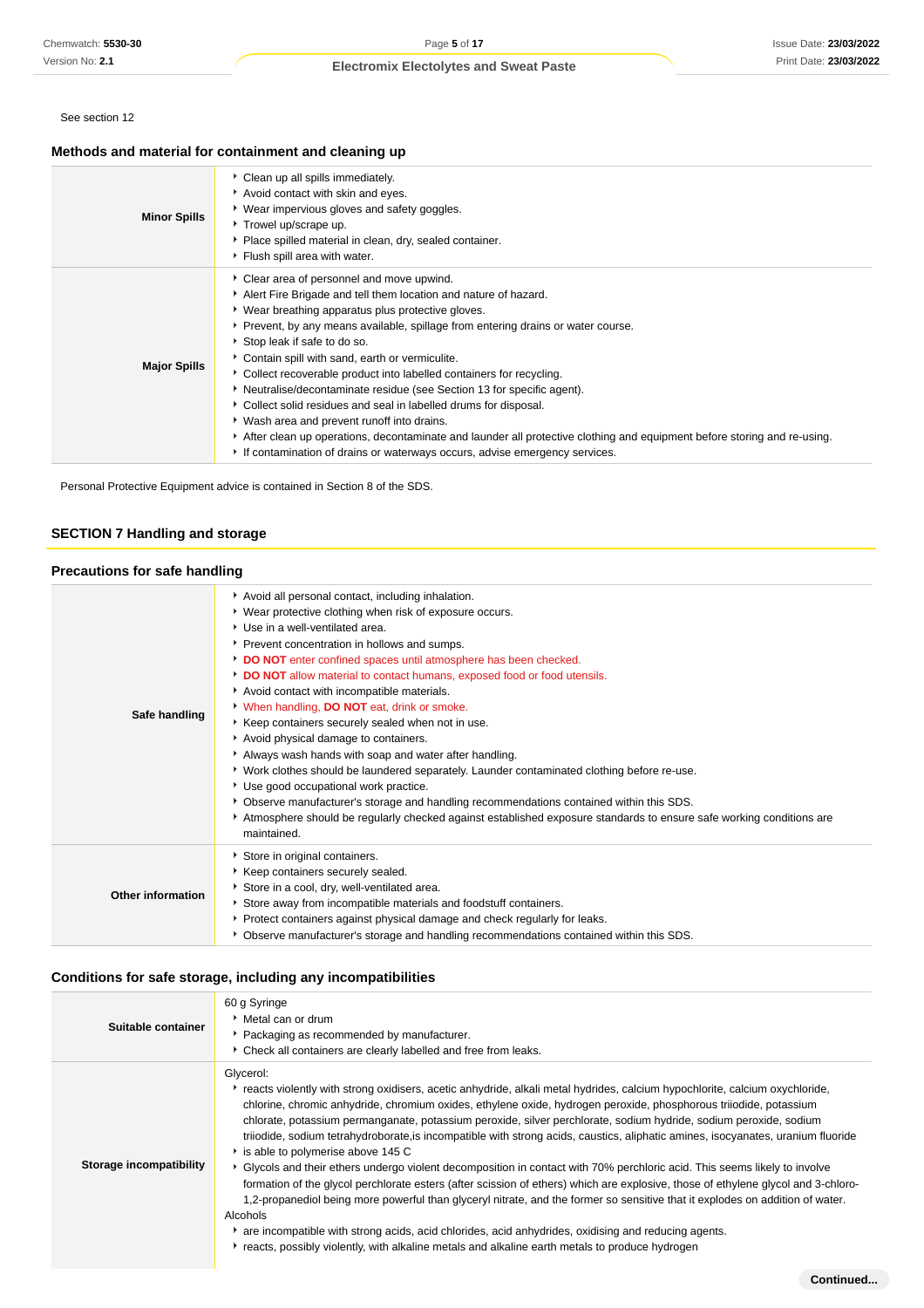react with strong acids, strong caustics, aliphatic amines, isocyanates, acetaldehyde, benzoyl peroxide, chromic acid, chromium oxide, dialkylzincs, dichlorine oxide, ethylene oxide, hypochlorous acid, isopropyl chlorocarbonate, lithium tetrahydroaluminate, nitrogen dioxide, pentafluoroguanidine, phosphorus halides, phosphorus pentasulfide, tangerine oil, triethylaluminium, triisobutylaluminium

should not be heated above 49 deg. C. when in contact with aluminium equipment

## **SECTION 8 Exposure controls / personal protection**

#### **Control parameters**

#### **Occupational Exposure Limits (OEL)**

### **INGREDIENT DATA**

| Source                                 | Ingredient          | <b>Material name</b>                               | TWA                    | <b>STEL</b>      | Peak                    | <b>Notes</b>                                                                                   |
|----------------------------------------|---------------------|----------------------------------------------------|------------------------|------------------|-------------------------|------------------------------------------------------------------------------------------------|
| Australia Exposure<br><b>Standards</b> | glycerol            | Glycerin mist                                      | $10 \text{ mg/m}$      | Not<br>Available | <b>Not</b><br>Available | (a) This value is for inhalable dust<br>containing no asbestos and < 1%<br>crystalline silica. |
| Australia Exposure<br><b>Standards</b> | propylene<br>glycol | Propane-1,2-diol total:<br>(vapour & particulates) | 150 ppm /<br>474 mg/m3 | Not<br>Available | <b>Not</b><br>Available | Not Available                                                                                  |
| Australia Exposure<br><b>Standards</b> | propylene<br>glycol | Propane-1,2-diol:<br>particulates only             | $10 \text{ mg/m}$      | Not<br>Available | <b>Not</b><br>Available | Not Available                                                                                  |

#### **Emergency Limits**

| Ingredient                       | TEEL-1              | TEEL-2      | TEEL-3      |
|----------------------------------|---------------------|-------------|-------------|
| sodium chloride                  | $0.5$ ppm           | 2 ppm       | 20 ppm      |
| magnesium sulfate<br>monohydrate | $20 \text{ mg/m}$ 3 | 220 mg/m3   | 1,300 mg/m3 |
| glycerol                         | 45 mg/m3            | 180 mg/m3   | 1,100 mg/m3 |
| propylene glycol                 | $30 \text{ mg/m}$   | 1,300 mg/m3 | 7,900 mg/m3 |

| Ingredient                       | <b>Original IDLH</b> | <b>Revised IDLH</b> |
|----------------------------------|----------------------|---------------------|
| sodium chloride                  | Not Available        | Not Available       |
| potassium chloride               | Not Available        | Not Available       |
| magnesium sulfate<br>monohydrate | Not Available        | Not Available       |
| methyl paraben                   | Not Available        | Not Available       |
| glycerol                         | Not Available        | Not Available       |
| propylene glycol                 | Not Available        | Not Available       |
| gum xanthan                      | Not Available        | Not Available       |
| water                            | Not Available        | Not Available       |

## **Occupational Exposure Banding Ingredient COCCUPATION COCCUPATION EXPOSURE BAND RATING COCUPATION COCCUPATION COCCUPATION CONCUPATION** sodium chloride E E is a contracted E ≤ 0.01 mg/m<sup>3</sup> methyl paraben  $E$  E ≤ 0.01 mg/m<sup>3</sup> **Notes:** Occupational exposure banding is a process of assigning chemicals into specific categories or bands based on a chemical's potency and the adverse health outcomes associated with exposure. The output of this process is an occupational exposure band (OEB), which corresponds to a range of exposure concentrations that are expected to protect worker health.

#### **Exposure controls**

| Appropriate engineering<br>controls | Engineering controls are used to remove a hazard or place a barrier between the worker and the hazard. Well-designed<br>engineering controls can be highly effective in protecting workers and will typically be independent of worker interactions to<br>provide this high level of protection.<br>The basic types of engineering controls are:<br>Process controls which involve changing the way a job activity or process is done to reduce the risk.<br>Enclosure and/or isolation of emission source which keeps a selected hazard "physically" away from the worker and ventilation<br>that strategically "adds" and "removes" air in the work environment. Ventilation can remove or dilute an air contaminant if<br>designed properly. The design of a ventilation system must match the particular process and chemical or contaminant in use.<br>Employers may need to use multiple types of controls to prevent employee overexposure.<br>Local exhaust ventilation usually required. If risk of overexposure exists, wear approved respirator. Correct fit is essential to |
|-------------------------------------|-----------------------------------------------------------------------------------------------------------------------------------------------------------------------------------------------------------------------------------------------------------------------------------------------------------------------------------------------------------------------------------------------------------------------------------------------------------------------------------------------------------------------------------------------------------------------------------------------------------------------------------------------------------------------------------------------------------------------------------------------------------------------------------------------------------------------------------------------------------------------------------------------------------------------------------------------------------------------------------------------------------------------------------------------------------------------------------------|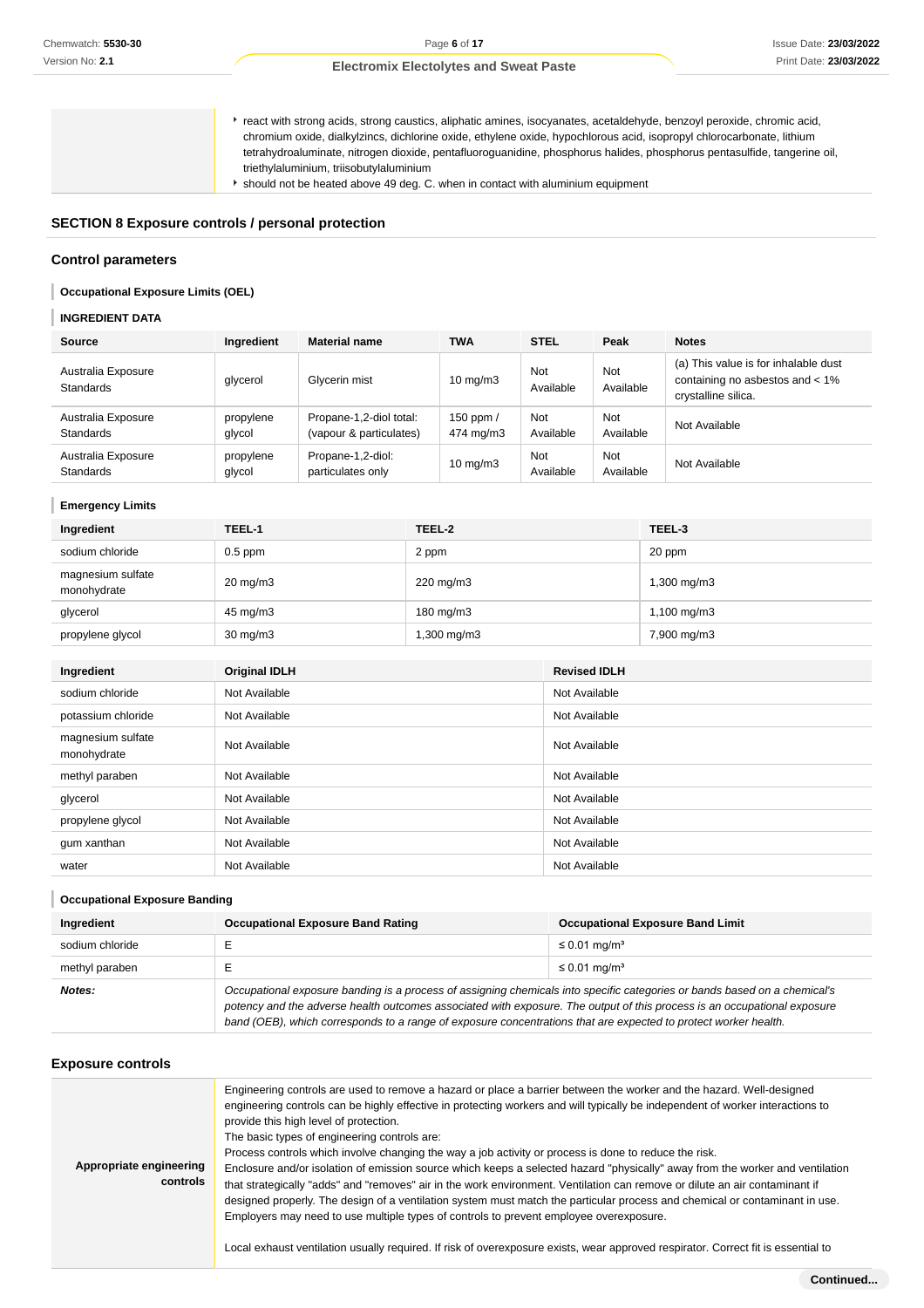obtain adequate protection. Supplied-air type respirator may be required in special circumstances. Correct fit is essential to ensure adequate protection.

An approved self contained breathing apparatus (SCBA) may be required in some situations.

Provide adequate ventilation in warehouse or closed storage area. Air contaminants generated in the workplace possess varying "escape" velocities which, in turn, determine the "capture velocities" of fresh circulating air required to effectively remove the contaminant.

| Type of Contaminant:                                                                                                                                                                                                      | Air Speed:                          |
|---------------------------------------------------------------------------------------------------------------------------------------------------------------------------------------------------------------------------|-------------------------------------|
| solvent, vapours, degreasing etc., evaporating from tank (in still air).                                                                                                                                                  | $0.25 - 0.5$ m/s<br>(50-100 f/min.) |
| aerosols, fumes from pouring operations, intermittent container filling, low speed conveyer transfers,<br>welding, spray drift, plating acid fumes, pickling (released at low velocity into zone of active<br>generation) | $0.5 - 1$ m/s<br>$(100-200$ f/min.) |
| direct spray, spray painting in shallow booths, drum filling, conveyer loading, crusher dusts, gas<br>discharge (active generation into zone of rapid air motion)                                                         | $1-2.5$ m/s<br>(200-500 f/min.)     |
| grinding, abrasive blasting, tumbling, high speed wheel generated dusts (released at high initial<br>velocity into zone of very high rapid air motion).                                                                   | $2.5 - 10$ m/s<br>(500-2000 f/min.) |
| Within each range the appropriate value depends on:                                                                                                                                                                       |                                     |

ch range the appropriate value depends on:

**曾中国** 

| Lower end of the range                                     | Upper end of the range           |
|------------------------------------------------------------|----------------------------------|
| 1: Room air currents minimal or favourable to capture      | 1: Disturbing room air currents  |
| 2: Contaminants of low toxicity or of nuisance value only. | 2: Contaminants of high toxicity |
| 3: Intermittent, low production.                           | 3: High production, heavy use    |
| 4: Large hood or large air mass in motion                  | 4: Small hood-local control only |

100

Simple theory shows that air velocity falls rapidly with distance away from the opening of a simple extraction pipe. Velocity generally decreases with the square of distance from the extraction point (in simple cases). Therefore the air speed at the extraction point should be adjusted, accordingly, after reference to distance from the contaminating source. The air velocity at the extraction fan, for example, should be a minimum of 1-2 m/s (200-400 f/min) for extraction of solvents generated in a tank 2 meters distant from the extraction point. Other mechanical considerations, producing performance deficits within the extraction apparatus, make it essential that theoretical air velocities are multiplied by factors of 10 or more when extraction systems are installed or used.

**Personal protection**

| Eye and face protection      | Safety glasses with side shields.<br>Chemical goggles.<br>Contact lenses may pose a special hazard; soft contact lenses may absorb and concentrate irritants. A written policy<br>document, describing the wearing of lenses or restrictions on use, should be created for each workplace or task. This should<br>include a review of lens absorption and adsorption for the class of chemicals in use and an account of injury experience.<br>Medical and first-aid personnel should be trained in their removal and suitable equipment should be readily available. In the<br>event of chemical exposure, begin eye irrigation immediately and remove contact lens as soon as practicable. Lens should<br>be removed at the first signs of eye redness or irritation - lens should be removed in a clean environment only after workers<br>have washed hands thoroughly. [CDC NIOSH Current Intelligence Bulletin 59], [AS/NZS 1336 or national equivalent] |
|------------------------------|---------------------------------------------------------------------------------------------------------------------------------------------------------------------------------------------------------------------------------------------------------------------------------------------------------------------------------------------------------------------------------------------------------------------------------------------------------------------------------------------------------------------------------------------------------------------------------------------------------------------------------------------------------------------------------------------------------------------------------------------------------------------------------------------------------------------------------------------------------------------------------------------------------------------------------------------------------------|
| <b>Skin protection</b>       | See Hand protection below                                                                                                                                                                                                                                                                                                                                                                                                                                                                                                                                                                                                                                                                                                                                                                                                                                                                                                                                     |
| <b>Hands/feet protection</b> | * Wear chemical protective gloves, e.g. PVC.<br>• Wear safety footwear or safety gumboots, e.g. Rubber<br><b>NOTE:</b><br>The material may produce skin sensitisation in predisposed individuals. Care must be taken, when removing gloves and other<br>protective equipment, to avoid all possible skin contact.<br>Contaminated leather items, such as shoes, belts and watch-bands should be removed and destroyed.                                                                                                                                                                                                                                                                                                                                                                                                                                                                                                                                        |
| <b>Body protection</b>       | See Other protection below                                                                                                                                                                                                                                                                                                                                                                                                                                                                                                                                                                                                                                                                                                                                                                                                                                                                                                                                    |
| Other protection             | • Overalls.<br>P.V.C apron.<br>▶ Barrier cream.<br>Skin cleansing cream.<br>▶ Eye wash unit.                                                                                                                                                                                                                                                                                                                                                                                                                                                                                                                                                                                                                                                                                                                                                                                                                                                                  |

## **Recommended material(s)**

#### **GLOVE SELECTION INDEX**

Glove selection is based on a modified presentation of the: **"Forsberg Clothing Performance Index".** The effect(s) of the following substance(s) are taken into account in the **computer-generated** selection:

### **Respiratory protection**

Type A-P Filter of sufficient capacity. (AS/NZS 1716 & 1715, EN 143:2000 & 149:2001, ANSI Z88 or national equivalent)

Where the concentration of gas/particulates in the breathing zone, approaches or exceeds the "Exposure Standard" (or ES), respiratory protection is required. Degree of protection varies with both face-piece and Class of filter; the nature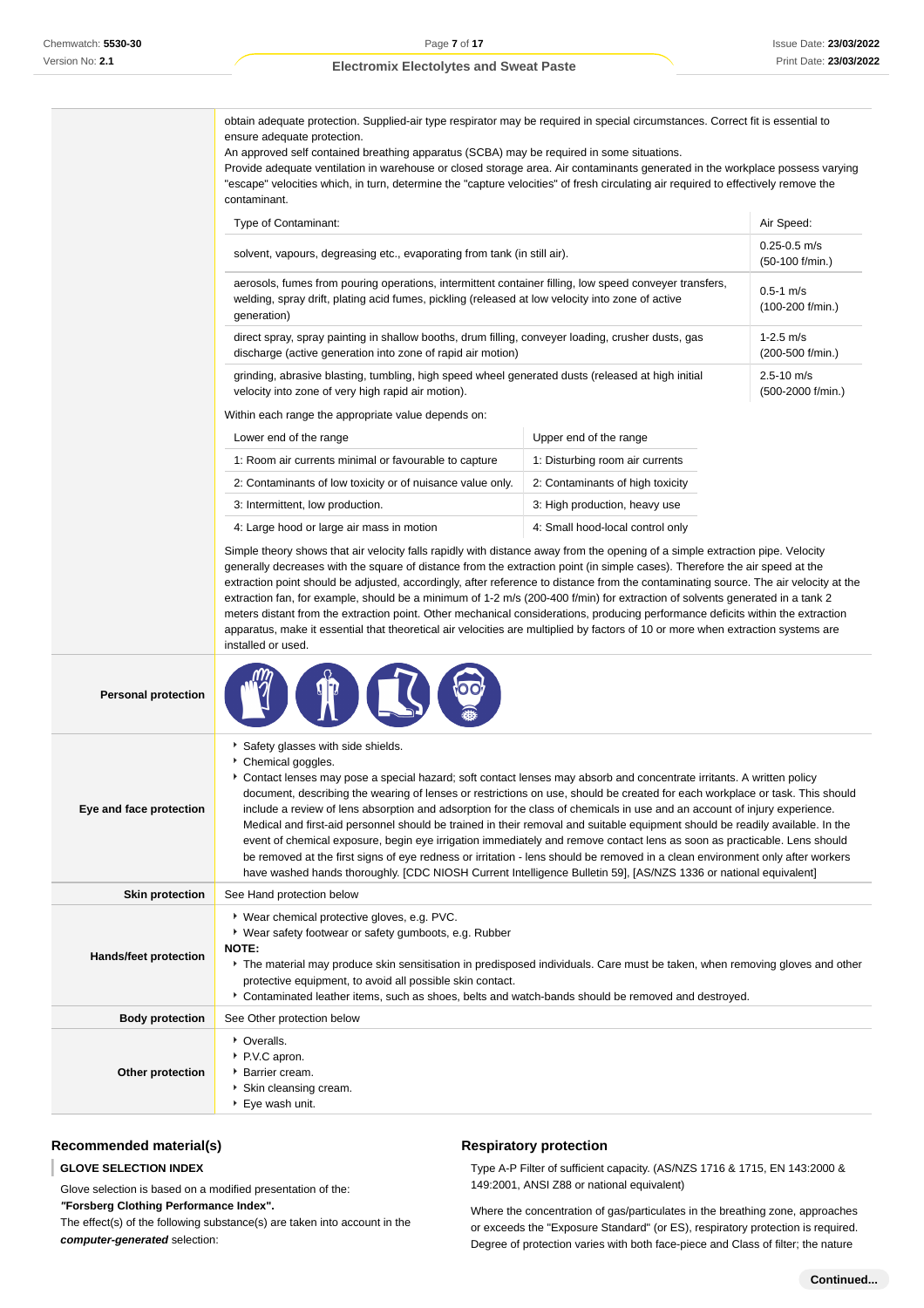Electromix Electolytes and Sweat Paste

| <b>Material</b>       | <b>CPI</b> |
|-----------------------|------------|
| <b>BUTYL</b>          | C          |
| <b>NATURAL RUBBER</b> | C          |
| NATURAL+NEOPRENE      | C          |
| <b>NEOPRENE</b>       | C          |
| <b>NITRILE</b>        | C          |
| PE/EVAL/PE            | C          |
| <b>PVA</b>            | C          |
| <b>VITON</b>          | C          |

\* CPI - Chemwatch Performance Index

A: Best Selection

B: Satisfactory; may degrade after 4 hours continuous immersion

C: Poor to Dangerous Choice for other than short term immersion

**NOTE**: As a series of factors will influence the actual performance of the glove, a final selection must be based on detailed observation. -

\* Where the glove is to be used on a short term, casual or infrequent basis,

factors such as "feel" or convenience (e.g. disposability), may dictate a choice of gloves which might otherwise be unsuitable following long-term or frequent use. A qualified practitioner should be consulted.

#### of protection varies with Type of filter.

| <b>Required Minimum</b><br><b>Protection Factor</b> | Half-Face<br>Respirator | <b>Full-Face</b><br>Respirator    | <b>Powered Air</b><br>Respirator       |
|-----------------------------------------------------|-------------------------|-----------------------------------|----------------------------------------|
| up to $10 \times ES$                                | A-AUS P2                | -                                 | A-PAPR-AUS /<br>Class 1 P <sub>2</sub> |
| up to $50 \times ES$                                | -                       | A-AUS / Class<br>1 P <sub>2</sub> |                                        |
| up to $100 \times ES$                               | -                       | $A-2P2$                           | $A-PAPR-2P2A$                          |

#### ^ - Full-face

 $A(All classes) = Organic vapours, B AUS or B1 = Acid gases, B2 = Acid gas$ or hydrogen cyanide(HCN),  $B3 = Acid$  gas or hydrogen cyanide(HCN),  $E =$ Sulfur dioxide(SO2),  $G =$  Agricultural chemicals,  $K =$  Ammonia(NH3), Hg = Mercury, NO = Oxides of nitrogen, MB = Methyl bromide, AX = Low boiling point organic compounds(below 65 degC)

- Cartridge respirators should never be used for emergency ingress or in areas of unknown vapour concentrations or oxygen content.
- $\overline{\phantom{a}}$  The wearer must be warned to leave the contaminated area immediately on detecting any odours through the respirator. The odour may indicate that the mask is not functioning properly, that the vapour concentration is too high, or that the mask is not properly fitted. Because of these limitations, only restricted use of cartridge respirators is considered appropriate.
- Cartridge performance is affected by humidity. Cartridges should be changed after 2 hr of continuous use unless it is determined that the humidity is less than 75%, in which case, cartridges can be used for 4 hr. Used cartridges should be discarded daily, regardless of the length of time used

· Respirators may be necessary when engineering and administrative controls do not adequately prevent exposures.

· The decision to use respiratory protection should be based on professional judgment that takes into account toxicity information, exposure measurement data, and frequency and likelihood of the worker's exposure - ensure users are not subject to high thermal loads which may result in heat stress or distress due to personal protective equipment (powered, positive flow, full face apparatus may be an option).

· Published occupational exposure limits, where they exist, will assist in determining the adequacy of the selected respiratory protection. These may be government mandated or vendor recommended.

· Certified respirators will be useful for protecting workers from inhalation of particulates when properly selected and fit tested as part of a complete respiratory protection program.

· Where protection from nuisance levels of dusts are desired, use type N95 (US) or type P1 (EN143) dust masks. Use respirators and components tested and approved under appropriate government standards such as NIOSH (US) or CEN (EU)

· Use approved positive flow mask if significant quantities of dust becomes airborne.

· Try to avoid creating dust conditions.

Class P2 particulate filters are used for protection against mechanically and thermally generated particulates or both.

P2 is a respiratory filter rating under various international standards, Filters at least 94% of airborne particles

Suitable for:

· Relatively small particles generated by mechanical processes eg. grinding, cutting, sanding, drilling, sawing.

· Sub-micron thermally generated particles e.g. welding fumes, fertilizer and bushfire smoke.

· Biologically active airborne particles under specified infection control applications e.g. viruses, bacteria, COVID-19, SARS

**SECTION 9 Physical and chemical properties**

#### **Information on basic physical and chemical properties**

**Appearance** White to off white color paste; does not mixes with water.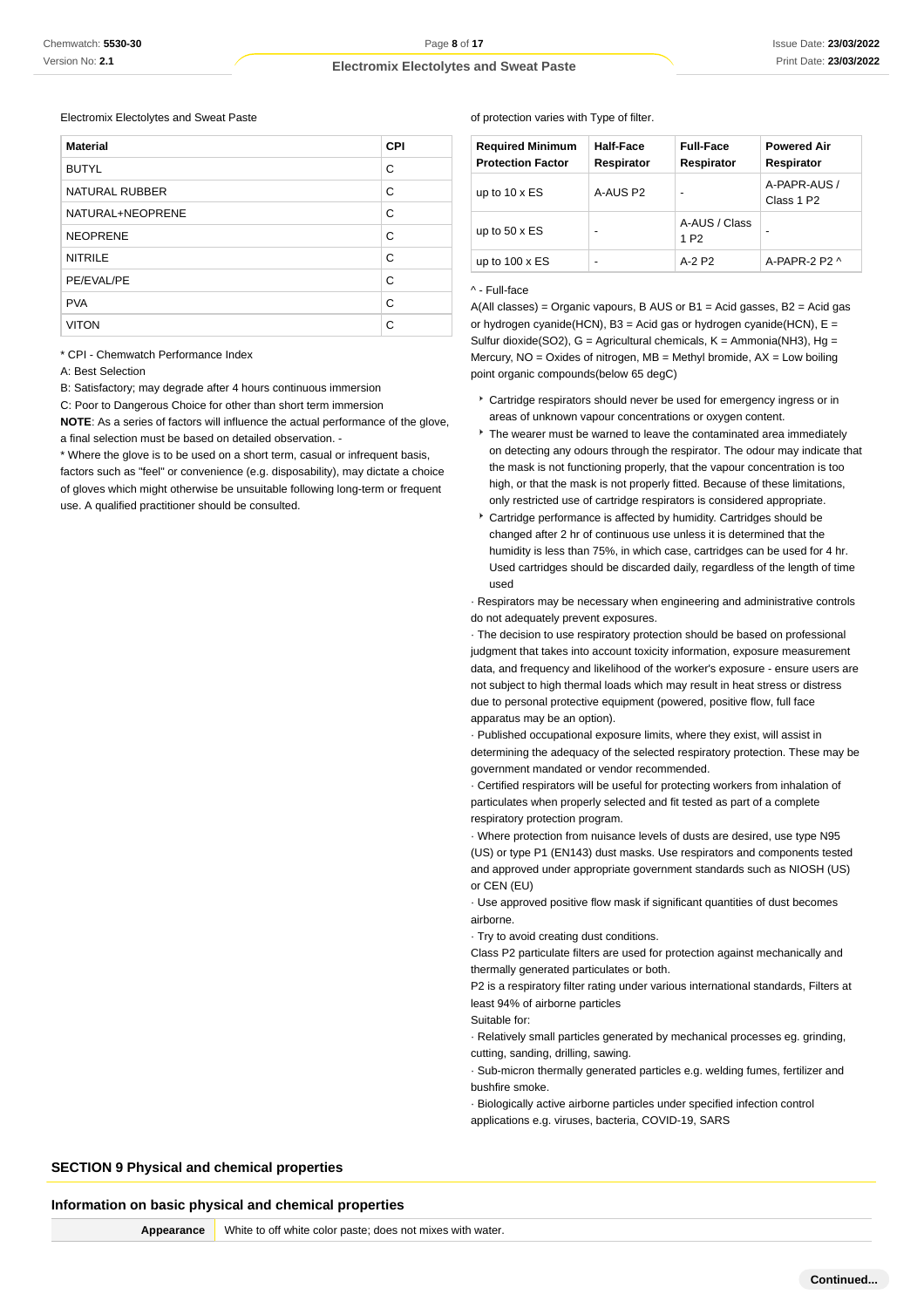| <b>Physical state</b>                           | Non Slump Paste | Relative density (Water =<br>1)                   | Not Available  |
|-------------------------------------------------|-----------------|---------------------------------------------------|----------------|
| Odour                                           | Not Available   | <b>Partition coefficient</b><br>n-octanol / water | Not Available  |
| <b>Odour threshold</b>                          | Not Available   | Auto-ignition temperature<br>$(^{\circ}C)$        | Not Available  |
| pH (as supplied)                                | Not Available   | Decomposition<br>temperature                      | Not Available  |
| Melting point / freezing<br>point (°C)          | Not Available   | <b>Viscosity (cSt)</b>                            | Not Applicable |
| Initial boiling point and<br>boiling range (°C) | Not Available   | Molecular weight (g/mol)                          | Not Applicable |
| Flash point (°C)                                | Not Available   | <b>Taste</b>                                      | Not Available  |
| <b>Evaporation rate</b>                         | Not Applicable  | <b>Explosive properties</b>                       | Not Available  |
| Flammability                                    | Not Available   | <b>Oxidising properties</b>                       | Not Available  |
| <b>Upper Explosive Limit (%)</b>                | Not Available   | <b>Surface Tension (dyn/cm</b><br>or mN/m)        | Not Available  |
| Lower Explosive Limit (%)                       | Not Available   | <b>Volatile Component (%vol)</b>                  | Not Available  |
| Vapour pressure (kPa)                           | Not Available   | Gas group                                         | Not Available  |
| Solubility in water                             | Immiscible      | pH as a solution (Not<br>Available%)              | Not Available  |
| Vapour density (Air = 1)                        | Not Available   | VOC g/L                                           | Not Available  |

## **SECTION 10 Stability and reactivity**

| Reactivity                                 | See section 7                                                             |
|--------------------------------------------|---------------------------------------------------------------------------|
| <b>Chemical stability</b>                  | Product is considered stable and hazardous polymerisation will not occur. |
| Possibility of hazardous<br>reactions      | See section 7                                                             |
| <b>Conditions to avoid</b>                 | See section 7                                                             |
| Incompatible materials                     | See section 7                                                             |
| <b>Hazardous decomposition</b><br>products | See section 5                                                             |

## **SECTION 11 Toxicological information**

## **Information on toxicological effects**

| <b>Inhaled</b>      | The material can cause respiratory irritation in some persons. The body's response to such irritation can cause further lung<br>damage.<br>Inhalation of vapours may cause drowsiness and dizziness. This may be accompanied by sleepiness, reduced alertness, loss of<br>reflexes, lack of co-ordination, and vertigo.<br>Inhalation of vapours or aerosols (mists, fumes), generated by the material during the course of normal handling, may be<br>damaging to the health of the individual.<br>Aliphatic alcohols with more than 3-carbons cause headache, dizziness, drowsiness, muscle weakness and delirium, central<br>depression, coma, seizures and behavioural changes. Secondary respiratory depression and failure, as well as low blood<br>pressure and irregular heart rhythms, may follow.                                                                                                                                                                                                                                                                                                                                                                                                                   |
|---------------------|-------------------------------------------------------------------------------------------------------------------------------------------------------------------------------------------------------------------------------------------------------------------------------------------------------------------------------------------------------------------------------------------------------------------------------------------------------------------------------------------------------------------------------------------------------------------------------------------------------------------------------------------------------------------------------------------------------------------------------------------------------------------------------------------------------------------------------------------------------------------------------------------------------------------------------------------------------------------------------------------------------------------------------------------------------------------------------------------------------------------------------------------------------------------------------------------------------------------------------|
| Ingestion           | Accidental ingestion of the material may be damaging to the health of the individual.<br>Overexposure to non-ring alcohols causes nervous system symptoms. These include headache, muscle weakness and<br>inco-ordination, giddiness, confusion, delirium and coma.<br>Ingestion of propylene glycol produced reversible central nervous system depression in humans following ingestion of 60 ml.<br>Symptoms included increased heart-rate (tachycardia), excessive sweating (diaphoresis) and grand mal seizures in a 15 month<br>child who ingested large doses (7.5 ml/day for 8 days) as an ingredient of vitamin preparation.<br>Excessive repeated ingestions may cause hypoglycaemia (low levels of glucose in the blood stream) among susceptible<br>individuals; this may result in muscular weakness, incoordination and mental confusion.<br>Very high doses given during feeding studies to rats and dogs produce central nervous system depression (although one-third of<br>that produced by ethanol), haemolysis and insignificant kidney changes.<br>In humans propylene glycol is partly excreted unchanged in the urine and partly metabolised as lactic and pyruvic acid. Lactic<br>acidosis may result. |
| <b>Skin Contact</b> | The material may cause mild but significant inflammation of the skin either following direct contact or after a delay of some time.<br>Repeated exposure can cause contact dermatitis which is characterised by redness, swelling and blistering.<br>Skin contact is not thought to have harmful health effects (as classified under EC Directives); the material may still produce<br>health damage following entry through wounds, lesions or abrasions.                                                                                                                                                                                                                                                                                                                                                                                                                                                                                                                                                                                                                                                                                                                                                                    |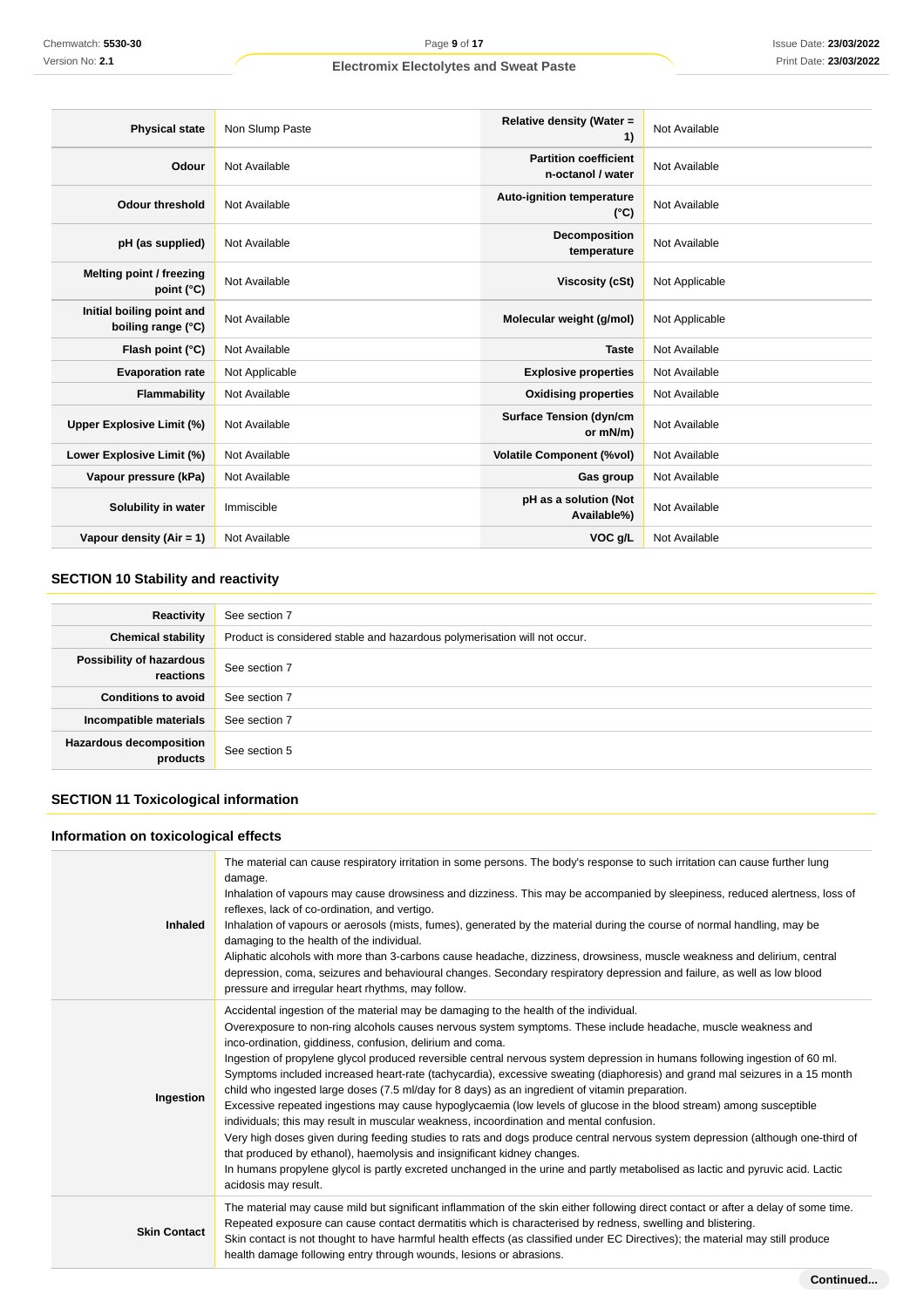|                | Repeated exposure may cause skin cracking, flaking or drying following normal handling and use.<br>Most liquid alcohols appear to act as primary skin irritants in humans. Significant percutaneous absorption occurs in rabbits but<br>not apparently in man.<br>Irritation and skin reactions are possible with sensitive skin<br>Open cuts, abraded or irritated skin should not be exposed to this material<br>Entry into the blood-stream, through, for example, cuts, abrasions or lesions, may produce systemic injury with harmful effects.<br>Examine the skin prior to the use of the material and ensure that any external damage is suitably protected.                                                                                                                                                                                                                                                                                                                                                                                                                                                                                                            |
|----------------|--------------------------------------------------------------------------------------------------------------------------------------------------------------------------------------------------------------------------------------------------------------------------------------------------------------------------------------------------------------------------------------------------------------------------------------------------------------------------------------------------------------------------------------------------------------------------------------------------------------------------------------------------------------------------------------------------------------------------------------------------------------------------------------------------------------------------------------------------------------------------------------------------------------------------------------------------------------------------------------------------------------------------------------------------------------------------------------------------------------------------------------------------------------------------------|
| Eye            | This material may produce eye irritation in some persons and produce eye damage 24 hours or more after instillation. Moderate<br>inflammation may be expected with redness; conjunctivitis may occur with prolonged exposure.                                                                                                                                                                                                                                                                                                                                                                                                                                                                                                                                                                                                                                                                                                                                                                                                                                                                                                                                                  |
|                | Repeated or long-term occupational exposure is likely to produce cumulative health effects involving organs or biochemical<br>systems.<br>Long-term exposure to respiratory irritants may result in airways disease, involving difficulty breathing and related whole-body<br>problems.<br>Skin contact with the material is more likely to cause a sensitisation reaction in some persons compared to the general<br>population.                                                                                                                                                                                                                                                                                                                                                                                                                                                                                                                                                                                                                                                                                                                                              |
| <b>Chronic</b> | Harmful: danger of serious damage to health by prolonged exposure through inhalation, in contact with skin and if swallowed.<br>This material can cause serious damage if one is exposed to it for long periods. It can be assumed that it contains a substance<br>which can produce severe defects.<br>Prolonged or repeated skin contact may cause drying with cracking, irritation and possible dermatitis following.<br>Propylene glycol is thought to be sensitizing following the regular use of topical creams by eczema patients. Testing in humans<br>showed that 16% of exposed individuals, irritation occurred, with 12.5% showing toxic or allergic reactions. The reaction<br>responses reached their maximum on the second day or later. Reactions were seasonal in nature, with a maximum in winter.<br>Undiluted propylene glycol tested on human skin produced no irritation under open conditions, but when applied under occlusive<br>conditions for 2 weeks, it produced severe redness, swelling and blistering, probably due to both sweat retention and irritation.<br>Animal testing shows propylene glycol may lead to fragility in red blood cells. |

| <b>Electromix Electolytes and</b> | <b>TOXICITY</b>                                   | <b>IRRITATION</b>                                    |
|-----------------------------------|---------------------------------------------------|------------------------------------------------------|
| <b>Sweat Paste</b>                | Not Available                                     | Not Available                                        |
|                                   | <b>TOXICITY</b>                                   | <b>IRRITATION</b>                                    |
|                                   | Dermal (rabbit) LD50: >10000 mg/kg <sup>[1]</sup> | Eye (rabbit): 10 mg - moderate                       |
| sodium chloride                   | Inhalation(Rat) LC50; >10.5 mg/l4h <sup>[1]</sup> | Eye (rabbit):100 mg/24h - moderate                   |
|                                   | Oral (Rat) LD50; 3000 mg/kg <sup>[2]</sup>        | Skin (rabbit): 500 mg/24h - mild                     |
|                                   | <b>TOXICITY</b>                                   | <b>IRRITATION</b>                                    |
| potassium chloride                | Oral (Rat) LD50; 2600 mg/kg <sup>[2]</sup>        | Eye (rabbit): 500 mg/24h - mild                      |
|                                   | <b>TOXICITY</b>                                   | <b>IRRITATION</b>                                    |
| magnesium sulfate<br>monohydrate  | dermal (rat) LD50: >2000 mg/kg[1]                 | Not Available                                        |
|                                   | Oral (Rat) LD50; >2000 mg/kg[1]                   |                                                      |
|                                   | <b>TOXICITY</b>                                   | <b>IRRITATION</b>                                    |
| methyl paraben                    | Oral (Mouse) LD50; 2100 mg/kg <sup>[2]</sup>      | Eye: no adverse effect observed (not irritating)[1]  |
|                                   |                                                   | Skin: no adverse effect observed (not irritating)[1] |
|                                   | <b>TOXICITY</b>                                   | <b>IRRITATION</b>                                    |
| glycerol                          | dermal (guinea pig) LD50: 58500 mg/kg[1]          | Not Available                                        |
|                                   | Oral (Mouse) LD50; 4090 mg/kg <sup>[2]</sup>      |                                                      |
|                                   | <b>TOXICITY</b>                                   | <b>IRRITATION</b>                                    |
|                                   | Dermal (rabbit) LD50: 11890 mg/kg <sup>[2]</sup>  | Eye (rabbit): 100 mg - mild                          |
|                                   | Inhalation(Rat) LC50; >44.9 mg/L4h <sup>[2]</sup> | Eye (rabbit): 500 mg/24h - mild                      |
| propylene glycol                  | Oral (Rat) LD50; 20000 mg/kg <sup>[2]</sup>       | Eye: no adverse effect observed (not irritating)[1]  |
|                                   |                                                   | Skin(human):104 mg/3d Intermit Mod                   |
|                                   |                                                   | Skin(human):500 mg/7days mild                        |
|                                   |                                                   | Skin: no adverse effect observed (not irritating)[1] |
|                                   | <b>TOXICITY</b>                                   | <b>IRRITATION</b>                                    |
| gum xanthan                       | Not Available                                     | Not Available                                        |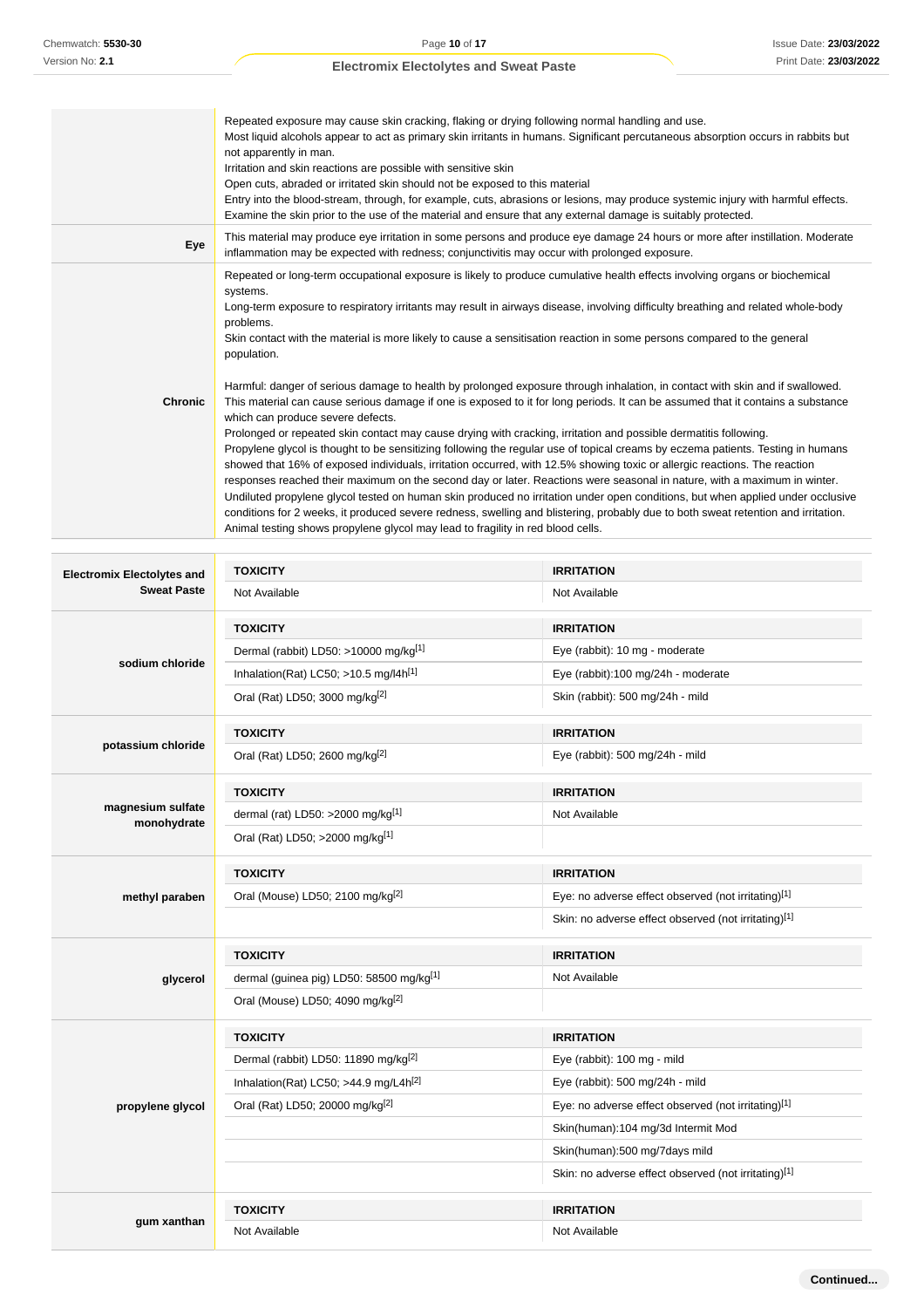| Chemwatch: 5530-30                                      | Page 11 of 17                                                                                                                                                                                                                                                                                                                                                                                                                                                                                                                                                                                                                                                                                                                                                                                                                                                                                                                                                                                                                                                                                                                                                                                                                                                                                                                                                                                                                                                                                                                                                                                                                                                                                                                                                                                                                                                                                                                                                                                                                                                                                                                                                                                                                                                                                                                                                                                                                                                                                                                                                                                                                                                                                                                                                                                                                                                                                                                                                                                                                                                                                                                                                                                                                                                                                                                                                                                                                                                                                                                                                                                                                                                                                                                                                                                                                                                                                                                                                                                                                                                                                                                                                                                                                                                                                                                                                                                                                                                                                                                                                                                                                                                                                                                                                                                                                                                                                                                                                                                                                                                   | <b>Issue Date: 23/03/2022</b>                                                                                                                                                                                                                                                                                                                                                                                                                                                                                                                                                                                                                                          |  |
|---------------------------------------------------------|-----------------------------------------------------------------------------------------------------------------------------------------------------------------------------------------------------------------------------------------------------------------------------------------------------------------------------------------------------------------------------------------------------------------------------------------------------------------------------------------------------------------------------------------------------------------------------------------------------------------------------------------------------------------------------------------------------------------------------------------------------------------------------------------------------------------------------------------------------------------------------------------------------------------------------------------------------------------------------------------------------------------------------------------------------------------------------------------------------------------------------------------------------------------------------------------------------------------------------------------------------------------------------------------------------------------------------------------------------------------------------------------------------------------------------------------------------------------------------------------------------------------------------------------------------------------------------------------------------------------------------------------------------------------------------------------------------------------------------------------------------------------------------------------------------------------------------------------------------------------------------------------------------------------------------------------------------------------------------------------------------------------------------------------------------------------------------------------------------------------------------------------------------------------------------------------------------------------------------------------------------------------------------------------------------------------------------------------------------------------------------------------------------------------------------------------------------------------------------------------------------------------------------------------------------------------------------------------------------------------------------------------------------------------------------------------------------------------------------------------------------------------------------------------------------------------------------------------------------------------------------------------------------------------------------------------------------------------------------------------------------------------------------------------------------------------------------------------------------------------------------------------------------------------------------------------------------------------------------------------------------------------------------------------------------------------------------------------------------------------------------------------------------------------------------------------------------------------------------------------------------------------------------------------------------------------------------------------------------------------------------------------------------------------------------------------------------------------------------------------------------------------------------------------------------------------------------------------------------------------------------------------------------------------------------------------------------------------------------------------------------------------------------------------------------------------------------------------------------------------------------------------------------------------------------------------------------------------------------------------------------------------------------------------------------------------------------------------------------------------------------------------------------------------------------------------------------------------------------------------------------------------------------------------------------------------------------------------------------------------------------------------------------------------------------------------------------------------------------------------------------------------------------------------------------------------------------------------------------------------------------------------------------------------------------------------------------------------------------------------------------------------------------------------------------------------|------------------------------------------------------------------------------------------------------------------------------------------------------------------------------------------------------------------------------------------------------------------------------------------------------------------------------------------------------------------------------------------------------------------------------------------------------------------------------------------------------------------------------------------------------------------------------------------------------------------------------------------------------------------------|--|
| Version No: 2.1                                         | <b>Electromix Electolytes and Sweat Paste</b>                                                                                                                                                                                                                                                                                                                                                                                                                                                                                                                                                                                                                                                                                                                                                                                                                                                                                                                                                                                                                                                                                                                                                                                                                                                                                                                                                                                                                                                                                                                                                                                                                                                                                                                                                                                                                                                                                                                                                                                                                                                                                                                                                                                                                                                                                                                                                                                                                                                                                                                                                                                                                                                                                                                                                                                                                                                                                                                                                                                                                                                                                                                                                                                                                                                                                                                                                                                                                                                                                                                                                                                                                                                                                                                                                                                                                                                                                                                                                                                                                                                                                                                                                                                                                                                                                                                                                                                                                                                                                                                                                                                                                                                                                                                                                                                                                                                                                                                                                                                                                   | Print Date: 23/03/2022                                                                                                                                                                                                                                                                                                                                                                                                                                                                                                                                                                                                                                                 |  |
|                                                         |                                                                                                                                                                                                                                                                                                                                                                                                                                                                                                                                                                                                                                                                                                                                                                                                                                                                                                                                                                                                                                                                                                                                                                                                                                                                                                                                                                                                                                                                                                                                                                                                                                                                                                                                                                                                                                                                                                                                                                                                                                                                                                                                                                                                                                                                                                                                                                                                                                                                                                                                                                                                                                                                                                                                                                                                                                                                                                                                                                                                                                                                                                                                                                                                                                                                                                                                                                                                                                                                                                                                                                                                                                                                                                                                                                                                                                                                                                                                                                                                                                                                                                                                                                                                                                                                                                                                                                                                                                                                                                                                                                                                                                                                                                                                                                                                                                                                                                                                                                                                                                                                 |                                                                                                                                                                                                                                                                                                                                                                                                                                                                                                                                                                                                                                                                        |  |
|                                                         | <b>TOXICITY</b>                                                                                                                                                                                                                                                                                                                                                                                                                                                                                                                                                                                                                                                                                                                                                                                                                                                                                                                                                                                                                                                                                                                                                                                                                                                                                                                                                                                                                                                                                                                                                                                                                                                                                                                                                                                                                                                                                                                                                                                                                                                                                                                                                                                                                                                                                                                                                                                                                                                                                                                                                                                                                                                                                                                                                                                                                                                                                                                                                                                                                                                                                                                                                                                                                                                                                                                                                                                                                                                                                                                                                                                                                                                                                                                                                                                                                                                                                                                                                                                                                                                                                                                                                                                                                                                                                                                                                                                                                                                                                                                                                                                                                                                                                                                                                                                                                                                                                                                                                                                                                                                 | <b>IRRITATION</b>                                                                                                                                                                                                                                                                                                                                                                                                                                                                                                                                                                                                                                                      |  |
| water                                                   | Oral (Rat) LD50; >90000 mg/kg <sup>[2]</sup>                                                                                                                                                                                                                                                                                                                                                                                                                                                                                                                                                                                                                                                                                                                                                                                                                                                                                                                                                                                                                                                                                                                                                                                                                                                                                                                                                                                                                                                                                                                                                                                                                                                                                                                                                                                                                                                                                                                                                                                                                                                                                                                                                                                                                                                                                                                                                                                                                                                                                                                                                                                                                                                                                                                                                                                                                                                                                                                                                                                                                                                                                                                                                                                                                                                                                                                                                                                                                                                                                                                                                                                                                                                                                                                                                                                                                                                                                                                                                                                                                                                                                                                                                                                                                                                                                                                                                                                                                                                                                                                                                                                                                                                                                                                                                                                                                                                                                                                                                                                                                    | Not Available                                                                                                                                                                                                                                                                                                                                                                                                                                                                                                                                                                                                                                                          |  |
| Legend:                                                 |                                                                                                                                                                                                                                                                                                                                                                                                                                                                                                                                                                                                                                                                                                                                                                                                                                                                                                                                                                                                                                                                                                                                                                                                                                                                                                                                                                                                                                                                                                                                                                                                                                                                                                                                                                                                                                                                                                                                                                                                                                                                                                                                                                                                                                                                                                                                                                                                                                                                                                                                                                                                                                                                                                                                                                                                                                                                                                                                                                                                                                                                                                                                                                                                                                                                                                                                                                                                                                                                                                                                                                                                                                                                                                                                                                                                                                                                                                                                                                                                                                                                                                                                                                                                                                                                                                                                                                                                                                                                                                                                                                                                                                                                                                                                                                                                                                                                                                                                                                                                                                                                 | 1. Value obtained from Europe ECHA Registered Substances - Acute toxicity 2.* Value obtained from manufacturer's SDS.                                                                                                                                                                                                                                                                                                                                                                                                                                                                                                                                                  |  |
|                                                         | Unless otherwise specified data extracted from RTECS - Register of Toxic Effect of chemical Substances                                                                                                                                                                                                                                                                                                                                                                                                                                                                                                                                                                                                                                                                                                                                                                                                                                                                                                                                                                                                                                                                                                                                                                                                                                                                                                                                                                                                                                                                                                                                                                                                                                                                                                                                                                                                                                                                                                                                                                                                                                                                                                                                                                                                                                                                                                                                                                                                                                                                                                                                                                                                                                                                                                                                                                                                                                                                                                                                                                                                                                                                                                                                                                                                                                                                                                                                                                                                                                                                                                                                                                                                                                                                                                                                                                                                                                                                                                                                                                                                                                                                                                                                                                                                                                                                                                                                                                                                                                                                                                                                                                                                                                                                                                                                                                                                                                                                                                                                                          |                                                                                                                                                                                                                                                                                                                                                                                                                                                                                                                                                                                                                                                                        |  |
|                                                         |                                                                                                                                                                                                                                                                                                                                                                                                                                                                                                                                                                                                                                                                                                                                                                                                                                                                                                                                                                                                                                                                                                                                                                                                                                                                                                                                                                                                                                                                                                                                                                                                                                                                                                                                                                                                                                                                                                                                                                                                                                                                                                                                                                                                                                                                                                                                                                                                                                                                                                                                                                                                                                                                                                                                                                                                                                                                                                                                                                                                                                                                                                                                                                                                                                                                                                                                                                                                                                                                                                                                                                                                                                                                                                                                                                                                                                                                                                                                                                                                                                                                                                                                                                                                                                                                                                                                                                                                                                                                                                                                                                                                                                                                                                                                                                                                                                                                                                                                                                                                                                                                 |                                                                                                                                                                                                                                                                                                                                                                                                                                                                                                                                                                                                                                                                        |  |
| <b>Electromix Electolytes and</b><br><b>Sweat Paste</b> | The following information refers to contact allergens as a group and may not be specific to this product.<br>Contact allergies quickly manifest themselves as contact eczema, more rarely as urticaria or Quincke's oedema. The<br>pathogenesis of contact eczema involves a cell-mediated (T lymphocytes) immune reaction of the delayed type. Other allergic<br>skin reactions, e.g. contact urticaria, involve antibody-mediated immune reactions. The significance of the contact allergen is not<br>simply determined by its sensitisation potential: the distribution of the substance and the opportunities for contact with it are<br>equally important. A weakly sensitising substance which is widely distributed can be a more important allergen than one with<br>stronger sensitising potential with which few individuals come into contact. From a clinical point of view, substances are<br>noteworthy if they produce an allergic test reaction in more than 1% of the persons tested.                                                                                                                                                                                                                                                                                                                                                                                                                                                                                                                                                                                                                                                                                                                                                                                                                                                                                                                                                                                                                                                                                                                                                                                                                                                                                                                                                                                                                                                                                                                                                                                                                                                                                                                                                                                                                                                                                                                                                                                                                                                                                                                                                                                                                                                                                                                                                                                                                                                                                                                                                                                                                                                                                                                                                                                                                                                                                                                                                                                                                                                                                                                                                                                                                                                                                                                                                                                                                                                                                                                                                                                                                                                                                                                                                                                                                                                                                                                                                                                                                                                         |                                                                                                                                                                                                                                                                                                                                                                                                                                                                                                                                                                                                                                                                        |  |
| <b>POTASSIUM CHLORIDE</b>                               | irritants may produce conjunctivitis.                                                                                                                                                                                                                                                                                                                                                                                                                                                                                                                                                                                                                                                                                                                                                                                                                                                                                                                                                                                                                                                                                                                                                                                                                                                                                                                                                                                                                                                                                                                                                                                                                                                                                                                                                                                                                                                                                                                                                                                                                                                                                                                                                                                                                                                                                                                                                                                                                                                                                                                                                                                                                                                                                                                                                                                                                                                                                                                                                                                                                                                                                                                                                                                                                                                                                                                                                                                                                                                                                                                                                                                                                                                                                                                                                                                                                                                                                                                                                                                                                                                                                                                                                                                                                                                                                                                                                                                                                                                                                                                                                                                                                                                                                                                                                                                                                                                                                                                                                                                                                           | The material may be irritating to the eye, with prolonged contact causing inflammation. Repeated or prolonged exposure to                                                                                                                                                                                                                                                                                                                                                                                                                                                                                                                                              |  |
| <b>METHYL PARABEN</b>                                   | For benzoates:<br>level.                                                                                                                                                                                                                                                                                                                                                                                                                                                                                                                                                                                                                                                                                                                                                                                                                                                                                                                                                                                                                                                                                                                                                                                                                                                                                                                                                                                                                                                                                                                                                                                                                                                                                                                                                                                                                                                                                                                                                                                                                                                                                                                                                                                                                                                                                                                                                                                                                                                                                                                                                                                                                                                                                                                                                                                                                                                                                                                                                                                                                                                                                                                                                                                                                                                                                                                                                                                                                                                                                                                                                                                                                                                                                                                                                                                                                                                                                                                                                                                                                                                                                                                                                                                                                                                                                                                                                                                                                                                                                                                                                                                                                                                                                                                                                                                                                                                                                                                                                                                                                                        | Benzyl alcohol, benzoic acid and its sodium and potassium salt have a common metabolic and excretion pathway. All but benzyl<br>alcohol are considered to be unharmful and of low acute toxicity. They may cause slight irritation by oral, dermal or inhalation<br>exposure except sodium benzoate which doesn't irritate the skin. Studies showed increased mortality, reduced weight gain, liver<br>and kidney effects at higher doses, also, lesions of the brains, thymus and skeletal muscles may occur with benzyl alcohol.<br>However, they do not cause cancer, genetic or reproductive toxicity. Developmental toxicity may occur but only at maternal toxic |  |
| <b>GLYCEROL</b>                                         | At very high concentrations, evidence predicts that glycerol may cause tremor, irritation of the skin, eyes, digestive tract and<br>airway. Otherwise it is of low toxicity. There is no significant evidence to suggest that it causes cancer, genetic, reproductive or<br>developmental toxicity.                                                                                                                                                                                                                                                                                                                                                                                                                                                                                                                                                                                                                                                                                                                                                                                                                                                                                                                                                                                                                                                                                                                                                                                                                                                                                                                                                                                                                                                                                                                                                                                                                                                                                                                                                                                                                                                                                                                                                                                                                                                                                                                                                                                                                                                                                                                                                                                                                                                                                                                                                                                                                                                                                                                                                                                                                                                                                                                                                                                                                                                                                                                                                                                                                                                                                                                                                                                                                                                                                                                                                                                                                                                                                                                                                                                                                                                                                                                                                                                                                                                                                                                                                                                                                                                                                                                                                                                                                                                                                                                                                                                                                                                                                                                                                             |                                                                                                                                                                                                                                                                                                                                                                                                                                                                                                                                                                                                                                                                        |  |
| <b>GUM XANTHAN</b>                                      | Evaluation of workers exposed to xanthan gum dust found evidence of a link to respiratory symptoms On May 20, 2011, the<br>FDA issued a press release about SimplyThick, a food-thickening additive containing xanthan gum as the active ingredient,<br>warning parents, caregivers and health care providers not to feed SimplyThick, a thickening product, to premature infants[. The<br>concern is that the product may cause premature infants to suffer necrotizing enterocolitis. According to a 2017 safety review by<br>a scientific panel of the European Food Safety Authority (EFSA), xanthan gum (European food additive number E 415) is<br>extensively digested during intestinal fermentation, and causes no adverse effects, even at high intake amounts. The EFSA<br>panel found no concern about genotoxicity from long-term consumption. EFSA concluded that there is no safety concern for the<br>general population when xanthan gum is consumed as a food additive. Xanthan gum (E 415) can be regarded as non-toxic<br>based on the results of acute oral toxicity studies. From short-term and subchronic toxicity studies, no toxicological relevant<br>changes were reported apart from a decrease in red blood cell count and haemoglobin concentration in dogs receiving 2,000<br>mg/kg body weight (bw) per day for 12 weeks. This effect was marginal and it was not reproduced in a dog chronic toxicity study<br>at 1,000 mg/kg bw per day, the highest dose tested. The EFSA Panel noted that decreased total serum cholesterol was<br>frequently reported. For genotoxicity, insufficient experimental data were available. However, taking into account the information<br>on structure–activity relationships and considering that xanthan gum has a molecular w eight far above the threshold for<br>absorption, according to absorption, distribution, metabolism, and excretion (ADME) data, it was not degraded in the intestine<br>and is slightly fermented to non-hazardous short-chain fatty acids by the gut microbiota, the Panel concluded that xanthan gum<br>(E 415) does not give rise to concerns for genotoxicity. In chronic and long-term studies, no adverse effects, including biochemical<br>and haematological parameters, were reported in dogs and rats. The Panel noted that decreased red blood cell counts reported<br>in a subchronic toxicity study in dogs receiving 2,000 mg/kg bw per day at 6 and 12 weeks, effect which was marginal and not<br>reproduced in a dog chronic toxicity study at 1,000 mg/kg bw per day for 107 weeks, the highest dose tested.Dietary feeding of<br>xanthan gum at levels of 0 (control), 250 and 500 mg/kg bw per day to groups of albino rats of both sexes during a three-<br>generation reproduction study had no adverse effect on reproduction as judged by all the endpoints evaluated. No prenatal<br>developmental toxicity studies were available to the Panel. In special studies in neonatal piglets, no test substance-related effects<br>in haematology or clinical chemistry parameters were observed at any dose. In the high-dose group (3,750 mg/kg bw per day)<br>histopathological findings rated from minimal to moderate were observed in the large intestine(caecum, colon, rectum) and small<br>intestine (duodenum). These effects were observed in fewer animals in the lower dose groups (375 and 750 mg/kg bw per day)<br>and the severity was considered minimal. The Panel considered the no-observed-effect-level (NOEL) for xanthan gum in<br>neonatal piglets to be 375 mg/kg bw per day, based on the changes of the faeces (green, soft, watery, increased defaecation) in<br>the mid-dose and high dose group, and the no-observed-adverse-effect-level(NOAEL) was 750 mg/kg bw per day based on<br>histopathological changes in the intestine in the high dose. From a human study with repeated intake ranging from 10.4 to 12.9 g<br>of xanthan gum per day(assuming a body weight of 70 kg corresponding to 149–184 mg/kg bw per day), it was reported that<br>xanthan gum acts as a bulk laxative causing no adverse dietary nor physiological effects. The only effects observed were<br>moderate (10%) reduction in serum cholesterol ( $p<0.05$ ) and a significant increase in faecal bile acid concentrations ( $p<0.05$ ). A<br>study investigating the effect of repeated intake of 15 g xanthan gum/day (assuming a bodyweight of 70 kg corresponding to 214<br>mg/kg bw per day) on colonic function showed significant increases in stool output ( $p<0.01$ ), frequency of defecation ( $p<0.05$ )<br>and flatulence ( $p<0.01$ ) due to the ingestion of the xanthan gum. In clinical studies involving infants, the Panel noted that<br>consumption of xanthan gum in infant formula or formula for special medical purposes in infant was well tolerated, did not<br>influence minerals (Ca, P, Mg), fat and nitrogen balance and did not affect growth characteristics up to concentration of 1,500 |                                                                                                                                                                                                                                                                                                                                                                                                                                                                                                                                                                                                                                                                        |  |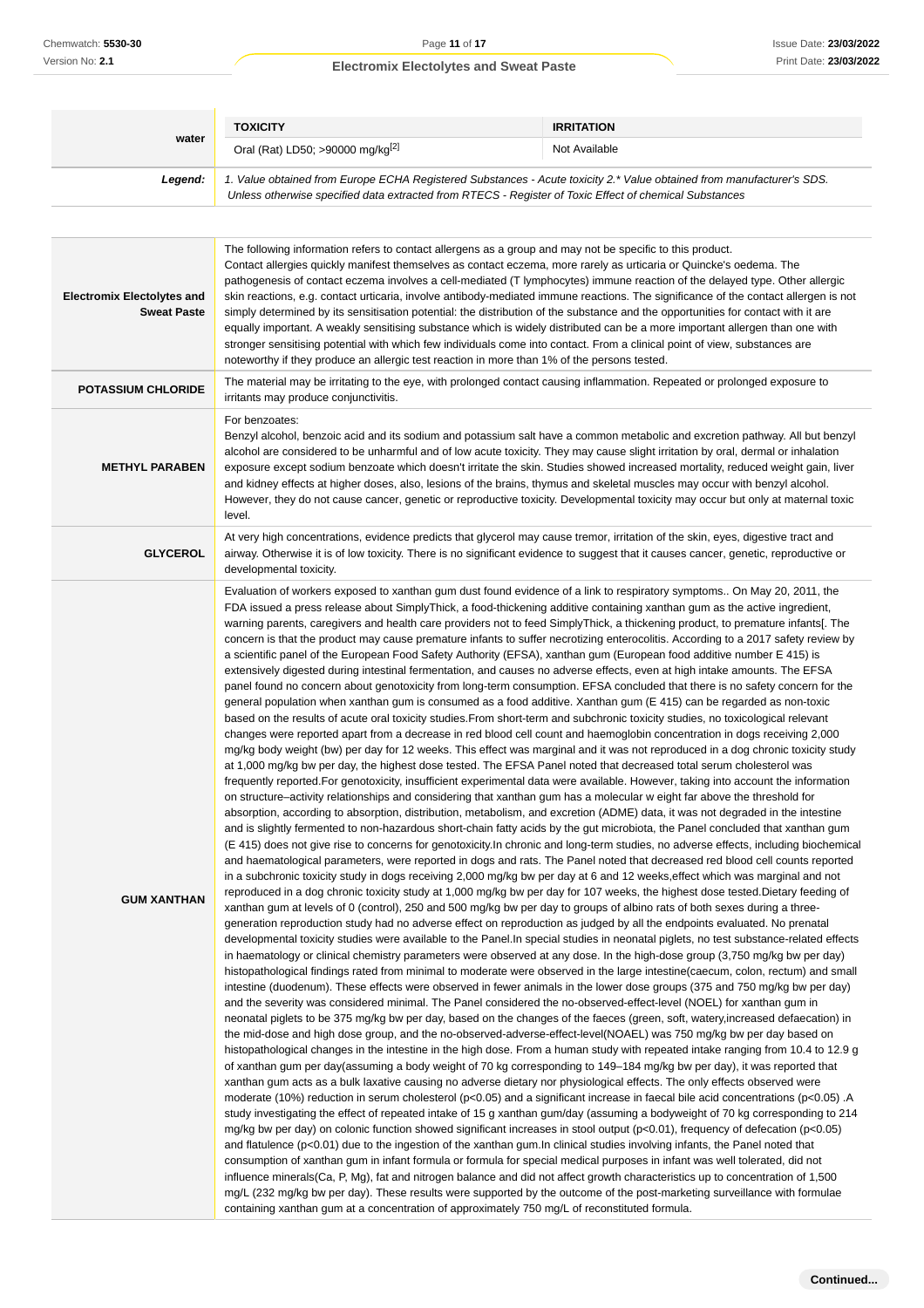Issue Date: **23/03/2022** Print Date: **23/03/2022**

## **Electromix Electolytes and Sweat Paste**

| <b>Electromix Electolytes and</b><br><b>Sweat Paste &amp; SODIUM</b><br><b>CHLORIDE &amp; METHYL</b><br><b>PARABEN &amp; GLYCEROL</b> | Asthma-like symptoms may continue for months or even years after exposure to the material ends. This may be due to a<br>non-allergic condition known as reactive airways dysfunction syndrome (RADS) which can occur after exposure to high levels of<br>highly irritating compound. Main criteria for diagnosing RADS include the absence of previous airways disease in a non-atopic<br>individual, with sudden onset of persistent asthma-like symptoms within minutes to hours of a documented exposure to the<br>irritant. Other criteria for diagnosis of RADS include a reversible airflow pattern on lung function tests, moderate to severe<br>bronchial hyperreactivity on methacholine challenge testing, and the lack of minimal lymphocytic inflammation, without<br>eosinophilia. RADS (or asthma) following an irritating inhalation is an infrequent disorder with rates related to the concentration of<br>and duration of exposure to the irritating substance. On the other hand, industrial bronchitis is a disorder that occurs as a result of<br>exposure due to high concentrations of irritating substance (often particles) and is completely reversible after exposure ceases.<br>The disorder is characterized by difficulty breathing, cough and mucus production.                                                                                                                                                                                                                                                                                                                                                                                                                                                                                                                                                                                                                                                                                                                                                                                                                                                                                                                                                                                                                                                                                                                                                                                                                                                                                                                                                                                                                                                                                                                                                                                                                                                                                                                                                                                                                                                                                                                                                                                                                                                                                                                                                      |                                                                            |  |  |
|---------------------------------------------------------------------------------------------------------------------------------------|-----------------------------------------------------------------------------------------------------------------------------------------------------------------------------------------------------------------------------------------------------------------------------------------------------------------------------------------------------------------------------------------------------------------------------------------------------------------------------------------------------------------------------------------------------------------------------------------------------------------------------------------------------------------------------------------------------------------------------------------------------------------------------------------------------------------------------------------------------------------------------------------------------------------------------------------------------------------------------------------------------------------------------------------------------------------------------------------------------------------------------------------------------------------------------------------------------------------------------------------------------------------------------------------------------------------------------------------------------------------------------------------------------------------------------------------------------------------------------------------------------------------------------------------------------------------------------------------------------------------------------------------------------------------------------------------------------------------------------------------------------------------------------------------------------------------------------------------------------------------------------------------------------------------------------------------------------------------------------------------------------------------------------------------------------------------------------------------------------------------------------------------------------------------------------------------------------------------------------------------------------------------------------------------------------------------------------------------------------------------------------------------------------------------------------------------------------------------------------------------------------------------------------------------------------------------------------------------------------------------------------------------------------------------------------------------------------------------------------------------------------------------------------------------------------------------------------------------------------------------------------------------------------------------------------------------------------------------------------------------------------------------------------------------------------------------------------------------------------------------------------------------------------------------------------------------------------------------------------------------------------------------------------------------------------------------------------------------------------------------------------------------------------------------------------------------------------|----------------------------------------------------------------------------|--|--|
| <b>Electromix Electolytes and</b><br>Sweat Paste &                                                                                    |                                                                                                                                                                                                                                                                                                                                                                                                                                                                                                                                                                                                                                                                                                                                                                                                                                                                                                                                                                                                                                                                                                                                                                                                                                                                                                                                                                                                                                                                                                                                                                                                                                                                                                                                                                                                                                                                                                                                                                                                                                                                                                                                                                                                                                                                                                                                                                                                                                                                                                                                                                                                                                                                                                                                                                                                                                                                                                                                                                                                                                                                                                                                                                                                                                                                                                                                                                                                                                                     |                                                                            |  |  |
| <b>MAGNESIUM SULFATE</b><br><b>MONOHYDRATE &amp; GUM</b><br><b>XANTHAN &amp; WATER</b>                                                | No significant acute toxicological data identified in literature search.                                                                                                                                                                                                                                                                                                                                                                                                                                                                                                                                                                                                                                                                                                                                                                                                                                                                                                                                                                                                                                                                                                                                                                                                                                                                                                                                                                                                                                                                                                                                                                                                                                                                                                                                                                                                                                                                                                                                                                                                                                                                                                                                                                                                                                                                                                                                                                                                                                                                                                                                                                                                                                                                                                                                                                                                                                                                                                                                                                                                                                                                                                                                                                                                                                                                                                                                                                            |                                                                            |  |  |
| <b>Electromix Electolytes and</b><br>Sweat Paste &<br><b>PROPYLENE GLYCOL</b>                                                         | The acute oral toxicity of propylene glycol is very low; large amounts are needed to cause perceptible health damage in humans.<br>Serious toxicity generally occurs only at blood concentrations over 1 g/L, which requires extremely high intake over a relatively<br>short period of time; this is nearly impossible with consuming foods or supplements which contain 1g/kg of PG at most.<br>Poisonings are usually due to injection through a vein or accidental swallowing of large amounts by children. The potential for<br>long-term oral toxicity is also low.<br>Prolonged contact with propylene glycol is essentially non-irritating to the skin. Undiluted propylene glycol is minimally irritating to<br>the eye, and can produce a slight, temporary inflammation of the conjunctiva. Exposure to mists may cause irritation of both the<br>eye and the upper airway. Inhalation of propylene glycol vapours may be irritating to some individuals. It is therefore<br>recommended that propylene glycol not be used in applications where inhalation exposure or human eye contact with the spray<br>mists of these materials is likely, such as fogs for theatrical productions or antifreeze solutions for emergency eye wash stations.<br>Propylene glycol is metabolized in humans to pyruvic acid, acetic acid, lactic acid and propionaldehyde; the last of which is<br>potentially hazardous.<br>Propylene glycol show s no evidence of causing cancer or genetic toxicity.<br>Research has suggested that individuals who cannot tolerate propylene glycol probably experience a special form of irritation, but<br>they only rarely develop allergic contact dermatitis. Other investigators believe that the incidence of allergic contact dermatitis in<br>people exposed to propylene glycol may be greater than 2% in patients with eczema.<br>One study strongly suggests a connection between airborne concentrations of propylene glycol in houses and development of<br>asthma and allergic reactions, such as inflammation of the nose and hives, in children.<br>Another study suggested that the concentration of PGEs (propylene glycol and glycol ethers) in indoor air is linked to increased<br>risk of developing numerous respiratory and immune disorders in children, including asthma, hay fever, eczema and allergies,<br>with increased risk ranging from 50% to 180%. This concentration has been linked to use of water-based paints and water-based<br>system cleansers.<br>Patients with bladder inflammation and vulvodynia (chronic pain of the vulva) may be especially sensitive to propylene glycol.<br>Women suffering with yeast infections may notice that some over the counter creams cause intense burning. Post-menopausal<br>women who require the use of an oestrogen cream may notice that creams made with propylene glycol often cause extremely<br>uncomfortable burning along the vulva and around the anus. Some electronic cigarette users who inhale propylene glycol vapour<br>may experience dryness of the throat or shortness of breath.<br>Adverse responses to administration of drugs which use propylene glycol as an incipient have been seen in a number of people<br>especially at high doses. These include low blood pressure, slow heart rate, ECG abnormalities, heartbeat irregularities, lactic<br>acidosis, breakdown of red cells and cardiac arrest. |                                                                            |  |  |
| <b>Electromix Electolytes and</b><br><b>Sweat Paste &amp; SODIUM</b><br><b>CHLORIDE</b>                                               | The material may produce moderate eye irritation leading to inflammation. Repeated or prolonged exposure to irritants may<br>produce conjunctivitis.                                                                                                                                                                                                                                                                                                                                                                                                                                                                                                                                                                                                                                                                                                                                                                                                                                                                                                                                                                                                                                                                                                                                                                                                                                                                                                                                                                                                                                                                                                                                                                                                                                                                                                                                                                                                                                                                                                                                                                                                                                                                                                                                                                                                                                                                                                                                                                                                                                                                                                                                                                                                                                                                                                                                                                                                                                                                                                                                                                                                                                                                                                                                                                                                                                                                                                |                                                                            |  |  |
| <b>Electromix Electolytes and</b><br><b>Sweat Paste &amp; SODIUM</b><br><b>CHLORIDE &amp; PROPYLENE</b><br><b>GLYCOL</b>              | The material may cause skin irritation after prolonged or repeated exposure and may produce on contact skin redness, swelling,<br>the production of vesicles, scaling and thickening of the skin.                                                                                                                                                                                                                                                                                                                                                                                                                                                                                                                                                                                                                                                                                                                                                                                                                                                                                                                                                                                                                                                                                                                                                                                                                                                                                                                                                                                                                                                                                                                                                                                                                                                                                                                                                                                                                                                                                                                                                                                                                                                                                                                                                                                                                                                                                                                                                                                                                                                                                                                                                                                                                                                                                                                                                                                                                                                                                                                                                                                                                                                                                                                                                                                                                                                   |                                                                            |  |  |
| <b>Acute Toxicity</b>                                                                                                                 | ×<br>Carcinogenicity                                                                                                                                                                                                                                                                                                                                                                                                                                                                                                                                                                                                                                                                                                                                                                                                                                                                                                                                                                                                                                                                                                                                                                                                                                                                                                                                                                                                                                                                                                                                                                                                                                                                                                                                                                                                                                                                                                                                                                                                                                                                                                                                                                                                                                                                                                                                                                                                                                                                                                                                                                                                                                                                                                                                                                                                                                                                                                                                                                                                                                                                                                                                                                                                                                                                                                                                                                                                                                | ×                                                                          |  |  |
| <b>Skin Irritation/Corrosion</b>                                                                                                      | ✔<br><b>Reproductivity</b>                                                                                                                                                                                                                                                                                                                                                                                                                                                                                                                                                                                                                                                                                                                                                                                                                                                                                                                                                                                                                                                                                                                                                                                                                                                                                                                                                                                                                                                                                                                                                                                                                                                                                                                                                                                                                                                                                                                                                                                                                                                                                                                                                                                                                                                                                                                                                                                                                                                                                                                                                                                                                                                                                                                                                                                                                                                                                                                                                                                                                                                                                                                                                                                                                                                                                                                                                                                                                          | ×                                                                          |  |  |
| <b>Serious Eye</b><br>Damage/Irritation                                                                                               | ✔<br><b>STOT - Single Exposure</b>                                                                                                                                                                                                                                                                                                                                                                                                                                                                                                                                                                                                                                                                                                                                                                                                                                                                                                                                                                                                                                                                                                                                                                                                                                                                                                                                                                                                                                                                                                                                                                                                                                                                                                                                                                                                                                                                                                                                                                                                                                                                                                                                                                                                                                                                                                                                                                                                                                                                                                                                                                                                                                                                                                                                                                                                                                                                                                                                                                                                                                                                                                                                                                                                                                                                                                                                                                                                                  | ✔                                                                          |  |  |
| <b>Respiratory or Skin</b><br>sensitisation                                                                                           | ×<br>×<br><b>STOT - Repeated Exposure</b>                                                                                                                                                                                                                                                                                                                                                                                                                                                                                                                                                                                                                                                                                                                                                                                                                                                                                                                                                                                                                                                                                                                                                                                                                                                                                                                                                                                                                                                                                                                                                                                                                                                                                                                                                                                                                                                                                                                                                                                                                                                                                                                                                                                                                                                                                                                                                                                                                                                                                                                                                                                                                                                                                                                                                                                                                                                                                                                                                                                                                                                                                                                                                                                                                                                                                                                                                                                                           |                                                                            |  |  |
| <b>Mutagenicity</b>                                                                                                                   | ×<br><b>Aspiration Hazard</b>                                                                                                                                                                                                                                                                                                                                                                                                                                                                                                                                                                                                                                                                                                                                                                                                                                                                                                                                                                                                                                                                                                                                                                                                                                                                                                                                                                                                                                                                                                                                                                                                                                                                                                                                                                                                                                                                                                                                                                                                                                                                                                                                                                                                                                                                                                                                                                                                                                                                                                                                                                                                                                                                                                                                                                                                                                                                                                                                                                                                                                                                                                                                                                                                                                                                                                                                                                                                                       | ×                                                                          |  |  |
|                                                                                                                                       |                                                                                                                                                                                                                                                                                                                                                                                                                                                                                                                                                                                                                                                                                                                                                                                                                                                                                                                                                                                                                                                                                                                                                                                                                                                                                                                                                                                                                                                                                                                                                                                                                                                                                                                                                                                                                                                                                                                                                                                                                                                                                                                                                                                                                                                                                                                                                                                                                                                                                                                                                                                                                                                                                                                                                                                                                                                                                                                                                                                                                                                                                                                                                                                                                                                                                                                                                                                                                                                     | Data oither not available or does not fill the criteria for classification |  |  |

**Legend:** – Data either not available or does not fill the criteria for classification

 $\blacktriangleright$  – Data available to make classification

## **SECTION 12 Ecological information**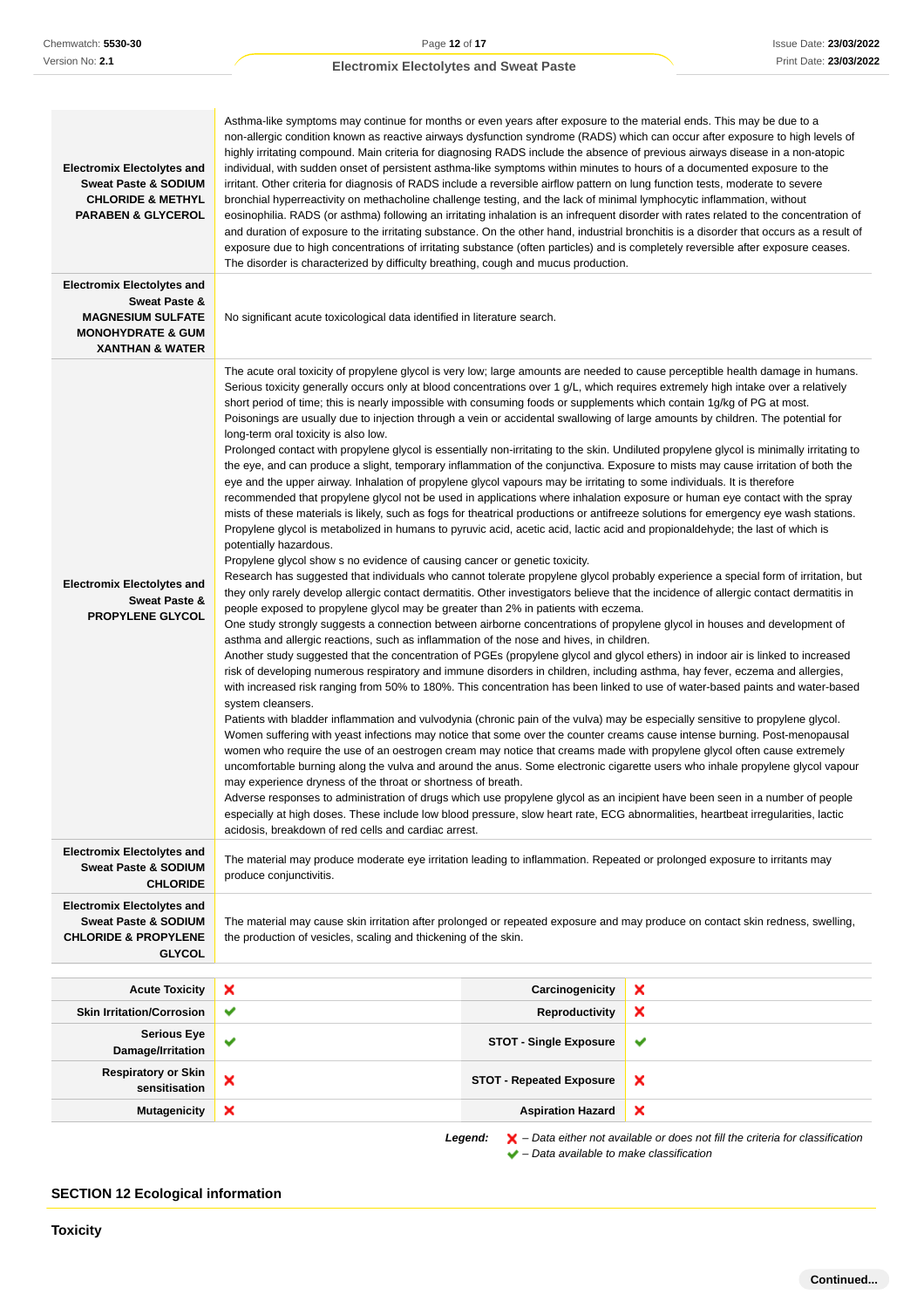| <b>Electromix Electolytes and</b> | <b>Endpoint</b>  | <b>Test Duration (hr)</b> | <b>Species</b>                |               | Value             | <b>Source</b>    |
|-----------------------------------|------------------|---------------------------|-------------------------------|---------------|-------------------|------------------|
| <b>Sweat Paste</b>                | Not<br>Available | Not Available             | Not Available                 |               | Not<br>Available  | Not<br>Available |
|                                   | Endpoint         | <b>Test Duration (hr)</b> | <b>Species</b>                |               | Value             | <b>Source</b>    |
|                                   | NOEC(ECx)        | 168h                      | Crustacea                     |               | $0.63$ mg/l       | 4                |
|                                   | <b>LC50</b>      | 96h                       | Fish                          | 3644-4565mg/l |                   | $\overline{4}$   |
| sodium chloride                   | <b>EC50</b>      | 72h                       | Algae or other aquatic plants |               | 20.76-36.17mg/L   |                  |
|                                   | <b>EC50</b>      | 48h                       | Crustacea                     |               | 340.7-469.2mg/l   | 4                |
|                                   | <b>EC50</b>      | 96h                       | Algae or other aquatic plants |               | 1110.36mg/L       | 4                |
|                                   | <b>Endpoint</b>  | <b>Test Duration (hr)</b> | <b>Species</b>                | Value         |                   | <b>Source</b>    |
|                                   | NOEC(ECx)        | 25h                       | Fish                          |               | 9.319mg/L         | $\overline{4}$   |
|                                   | <b>LC50</b>      | 96h                       | Fish                          |               | 432.64-644.16mg/l | 4                |
| potassium chloride                | <b>EC50</b>      | 72h                       | Algae or other aquatic plants |               | $>100$ mg/l       | $\overline{2}$   |
|                                   | EC50             | 48h                       | Crustacea                     |               | 95.3-170.7mg/l    | 4                |
|                                   | <b>EC50</b>      | 96h                       | Algae or other aquatic plants |               | 894.6mg/L         | $\overline{4}$   |
|                                   | <b>Endpoint</b>  | <b>Test Duration (hr)</b> | <b>Species</b>                |               | Value             | <b>Source</b>    |
|                                   | ECO(ECX)         | 72h                       | Algae or other aquatic plants |               | 220mg/l           | 1                |
| magnesium sulfate<br>monohydrate  | <b>LC50</b>      | 96h                       | Fish                          | 33-50mg/l     |                   | 4                |
|                                   | <b>EC50</b>      | 72h                       | Algae or other aquatic plants | 2700mg/l      |                   | $\mathbf{1}$     |
|                                   | EC50             | 48h                       | Crustacea<br>266.4-417.3mg/l  |               | 4                 |                  |
|                                   | Endpoint         | <b>Test Duration (hr)</b> | <b>Species</b>                |               | Value             | <b>Source</b>    |
|                                   | NOEC(ECx)        | 504h                      | Crustacea                     |               | $0.2$ mg/l        | 2                |
| methyl paraben                    | <b>LC50</b>      | 96h                       | Fish<br>59.5mg/l              |               |                   | $\overline{2}$   |
|                                   | EC50             | 72h                       | Algae or other aquatic plants |               | 15-16mg/l         | 4                |
|                                   | <b>EC50</b>      | 48h                       | Crustacea<br>5.73-22mg/l      |               | 4                 |                  |
|                                   | Endpoint         | <b>Test Duration (hr)</b> | <b>Species</b><br>Value       |               |                   | <b>Source</b>    |
| glycerol                          | ECO(ECx)         | 24h                       | Crustacea                     |               | $>500$ mg/l       | 1                |
|                                   | <b>LC50</b>      | 96h                       | Fish                          | 885mg/l       |                   | $\overline{2}$   |
|                                   | Endpoint         | <b>Test Duration (hr)</b> | <b>Species</b>                | Value         |                   | Source           |
|                                   | NOEC(ECx)        | 336h                      | Algae or other aquatic plants |               | <5300mg/l         | 1                |
|                                   | <b>LC50</b>      | 96h                       | Fish                          |               | >10000mg/l        | $\overline{2}$   |
| propylene glycol                  | EC50             | 72h                       | Algae or other aquatic plants |               | 19300mg/l         | $\overline{2}$   |
|                                   | <b>EC50</b>      | 48h                       | Crustacea                     |               | $>114.4$ mg/L     | 4                |
|                                   | EC50             | 96h                       | Algae or other aquatic plants | 19000mg/l     |                   | $\overline{2}$   |
|                                   | <b>Endpoint</b>  | <b>Test Duration (hr)</b> | <b>Species</b>                | Value         |                   | Source           |
| gum xanthan                       | Not<br>Available | Not Available             | Not Available                 |               | Not<br>Available  | Not<br>Available |
|                                   | <b>Endpoint</b>  | <b>Test Duration (hr)</b> | <b>Species</b>                |               | Value             | Source           |
| water                             | Not<br>Available | Not Available             | Not Available                 |               | Not<br>Available  | Not<br>Available |

Propylene glycol is known to exert high levels of biochemical oxygen demand (BOD) during degradation in surface waters. This process can adversely affect aquatic life by consuming oxygen needed by aquatic organisms for survival. Large quantities of dissolved oxygen (DO) in the water column are consumed when microbial populations decompose propylene glycol.

Sufficient dissolved oxygen levels in surface waters are critical for the survival of fish, macro-invertebrates, and other aquatic organisms. If oxygen concentrations drop below a minimum level, organisms emigrate, if able and possible, to areas with higher oxygen levels or eventually die. This effect can drastically reduce the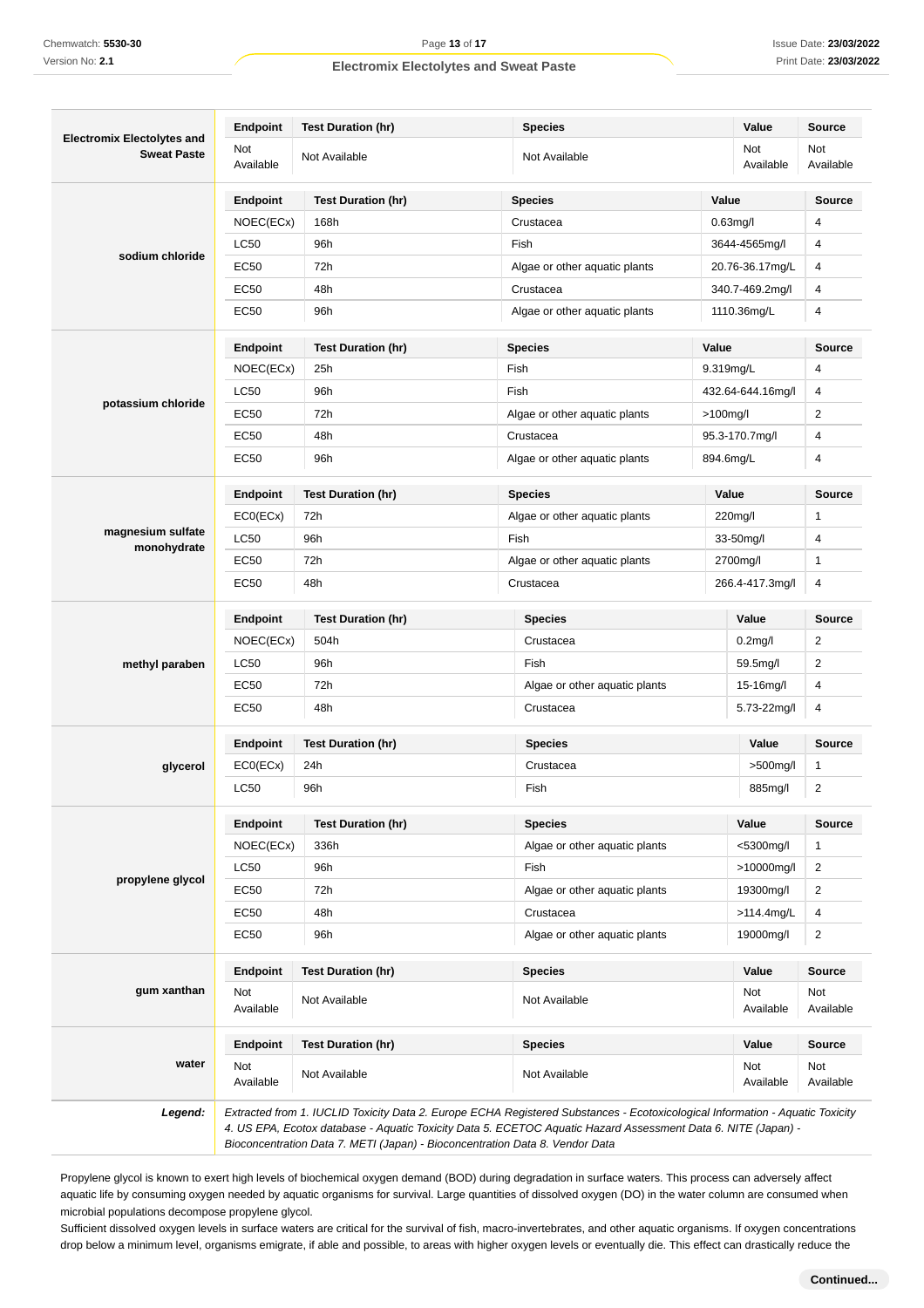| Chemwatch: 5530-30 |  |
|--------------------|--|
| Version No: 2.1    |  |

amount of usable aquatic habitat. Reductions in DO levels can reduce or eliminate bottom-feeder populations, create conditions that favour a change in a community's species profile, or alter critical food-web interactions.

log Kow : -1.41- -0.3 Half-life (hr) air : 32 Henry's atm m3 /mol: 1.20E-08 BOD 5: 0.995,2.2% ThOD : 1.685 BCF : <1 Bioaccumulation : not sig processes Abiotic: photoxid

For Glycerol: Log Kow: -2.66 to -2.47, Atmospheric Fate: Glycerol is broken down in the air by hydroxyl radicals the half-life for this process is 6.8 hours. However, only a negligible amount of the substance will move to the atmospheric compartment. Terrestrial Fate: Only a negligible amount of glycerol will move into the soil compartment, if released into the environment. Aquatic Fate: Glycerol is considered to be readily biodegradable in the aquatic environment. Pre-adapted microorganisms can break glycerol down rapidly in oxygenated/low oxygen waters. The substance is not expected to react with water. When released to water, 100% of the substance will remain in the water compartment - only negligible amounts will be distributed to sediment.

**DO NOT** discharge into sewer or waterways.

## **Persistence and degradability**

| Ingredient                       | Persistence: Water/Soil | <b>Persistence: Air</b> |
|----------------------------------|-------------------------|-------------------------|
| sodium chloride                  | <b>LOW</b>              | <b>LOW</b>              |
| potassium chloride               | <b>HIGH</b>             | <b>HIGH</b>             |
| magnesium sulfate<br>monohydrate | <b>HIGH</b>             | <b>HIGH</b>             |
| methyl paraben                   | <b>LOW</b>              | <b>LOW</b>              |
| glycerol                         | <b>LOW</b>              | LOW                     |
| propylene glycol                 | LOW                     | LOW                     |
| water                            | <b>LOW</b>              | <b>LOW</b>              |

#### **Bioaccumulative potential**

| Ingredient                       | <b>Bioaccumulation</b>    |
|----------------------------------|---------------------------|
| sodium chloride                  | LOW (LogKOW = $0.5392$ )  |
| potassium chloride               | LOW (LogKOW = $-0.4608$ ) |
| magnesium sulfate<br>monohydrate | LOW (LogKOW = $-2.2002$ ) |
| methyl paraben                   | LOW (LogKOW = $1.96$ )    |
| glycerol                         | LOW (LogKOW = $-1.76$ )   |
| propylene glycol                 | $LOW (BCF = 1)$           |

## **Mobility in soil**

| Ingredient                       | Mobility             |
|----------------------------------|----------------------|
| sodium chloride                  | LOW ( $KOC = 14.3$ ) |
| potassium chloride               | LOW ( $KOC = 14.3$ ) |
| magnesium sulfate<br>monohydrate | LOW (KOC = $6.124$ ) |
| methyl paraben                   | $LOW (KOC = 125.6)$  |
| glycerol                         | $HIGH (KOC = 1)$     |
| propylene glycol                 | $HIGH (KOC = 1)$     |

## **SECTION 13 Disposal considerations**

| Waste treatment methods                |                                                                                                                                                                                                                                                                                                                                                                                                                                                                                              |
|----------------------------------------|----------------------------------------------------------------------------------------------------------------------------------------------------------------------------------------------------------------------------------------------------------------------------------------------------------------------------------------------------------------------------------------------------------------------------------------------------------------------------------------------|
| <b>Product / Packaging</b><br>disposal | Containers may still present a chemical hazard/danger when empty.<br>▶ Return to supplier for reuse/ recycling if possible.<br>Otherwise:<br>If container can not be cleaned sufficiently well to ensure that residuals do not remain or if the container cannot be used to<br>store the same product, then puncture containers, to prevent re-use, and bury at an authorised landfill.<br>▶ Where possible retain label warnings and SDS and observe all notices pertaining to the product. |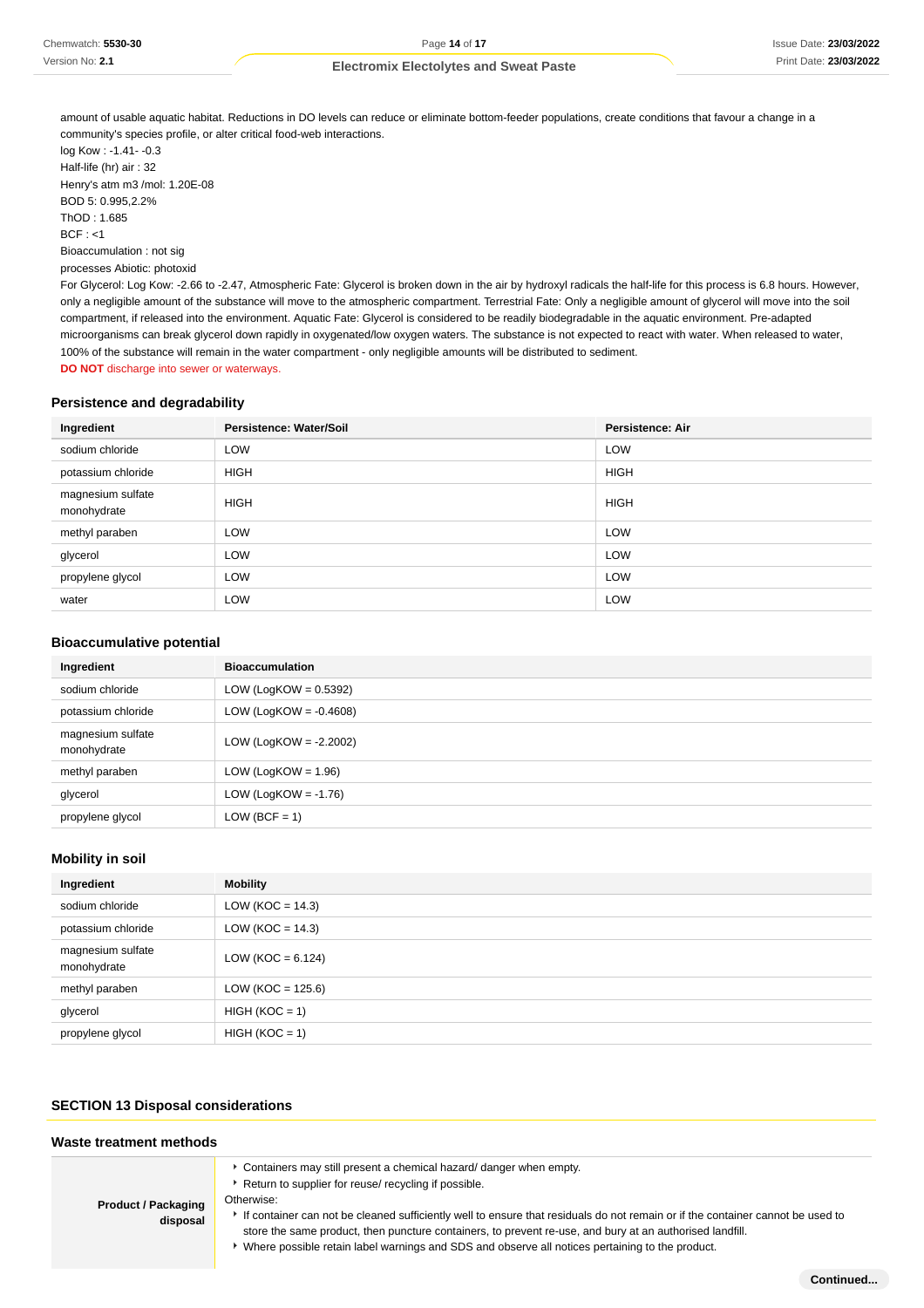| DO NOT allow wash water from cleaning or process equipment to enter drains.                                       |
|-------------------------------------------------------------------------------------------------------------------|
| It may be necessary to collect all wash water for treatment before disposal.                                      |
| In all cases disposal to sewer may be subject to local laws and regulations and these should be considered first. |
| Where in doubt contact the responsible authority.                                                                 |
| Recycle wherever possible or consult manufacturer for recycling options.                                          |
| Consult State Land Waste Authority for disposal.                                                                  |
| Bury or incinerate residue at an approved site.                                                                   |
| Recycle containers if possible, or dispose of in an authorised landfill.                                          |

#### **SECTION 14 Transport information**

| <b>Labels Required</b> |                |
|------------------------|----------------|
| Marine Pollutant NO    |                |
| <b>HAZCHEM</b>         | Not Applicable |

## **Land transport (ADG): NOT REGULATED FOR TRANSPORT OF DANGEROUS GOODS**

## **Air transport (ICAO-IATA / DGR): NOT REGULATED FOR TRANSPORT OF DANGEROUS GOODS**

### **Sea transport (IMDG-Code / GGVSee): NOT REGULATED FOR TRANSPORT OF DANGEROUS GOODS**

### **Transport in bulk according to Annex II of MARPOL and the IBC code**

## **Transport in bulk in accordance with MARPOL Annex V and the IMSBC Code**

| <b>Product name</b>              | Group         |
|----------------------------------|---------------|
| sodium chloride                  | Not Available |
| potassium chloride               | Not Available |
| magnesium sulfate<br>monohydrate | Not Available |
| methyl paraben                   | Not Available |
| glycerol                         | Not Available |
| propylene glycol                 | Not Available |
| gum xanthan                      | Not Available |
| water                            | Not Available |

### **Transport in bulk in accordance with the ICG Code**

| Chemwatch: 5530-30                                  | Page 15 of 17                                                                                                                                                                                                                                                                                  |                                                                                                                   | <b>Issue Date: 23/03/202</b> |
|-----------------------------------------------------|------------------------------------------------------------------------------------------------------------------------------------------------------------------------------------------------------------------------------------------------------------------------------------------------|-------------------------------------------------------------------------------------------------------------------|------------------------------|
| Version No: 2.1                                     | <b>Electromix Electolytes and Sweat Paste</b>                                                                                                                                                                                                                                                  |                                                                                                                   | Print Date: 23/03/202        |
|                                                     |                                                                                                                                                                                                                                                                                                |                                                                                                                   |                              |
|                                                     | DO NOT allow wash water from cleaning or process equipment to enter drains.<br>It may be necessary to collect all wash water for treatment before disposal.<br>* Where in doubt contact the responsible authority.<br>Recycle wherever possible or consult manufacturer for recycling options. | In all cases disposal to sewer may be subject to local laws and regulations and these should be considered first. |                              |
|                                                     | Consult State Land Waste Authority for disposal.                                                                                                                                                                                                                                               |                                                                                                                   |                              |
|                                                     | • Bury or incinerate residue at an approved site.<br>Recycle containers if possible, or dispose of in an authorised landfill.                                                                                                                                                                  |                                                                                                                   |                              |
| <b>SECTION 14 Transport information</b>             |                                                                                                                                                                                                                                                                                                |                                                                                                                   |                              |
| <b>Labels Required</b>                              |                                                                                                                                                                                                                                                                                                |                                                                                                                   |                              |
| <b>Marine Pollutant</b>                             | NO                                                                                                                                                                                                                                                                                             |                                                                                                                   |                              |
| <b>HAZCHEM</b>                                      | Not Applicable                                                                                                                                                                                                                                                                                 |                                                                                                                   |                              |
|                                                     | Land transport (ADG): NOT REGULATED FOR TRANSPORT OF DANGEROUS GOODS<br>Air transport (ICAO-IATA / DGR): NOT REGULATED FOR TRANSPORT OF DANGEROUS GOODS<br>Sea transport (IMDG-Code / GGVSee): NOT REGULATED FOR TRANSPORT OF DANGEROUS GOODS                                                  |                                                                                                                   |                              |
| Not Applicable                                      | Transport in bulk according to Annex II of MARPOL and the IBC code                                                                                                                                                                                                                             |                                                                                                                   |                              |
|                                                     | Transport in bulk in accordance with MARPOL Annex V and the IMSBC Code                                                                                                                                                                                                                         |                                                                                                                   |                              |
| <b>Product name</b>                                 | Group                                                                                                                                                                                                                                                                                          |                                                                                                                   |                              |
| sodium chloride                                     | Not Available                                                                                                                                                                                                                                                                                  |                                                                                                                   |                              |
| potassium chloride                                  | Not Available                                                                                                                                                                                                                                                                                  |                                                                                                                   |                              |
| magnesium sulfate<br>monohydrate                    | Not Available                                                                                                                                                                                                                                                                                  |                                                                                                                   |                              |
| methyl paraben                                      | Not Available                                                                                                                                                                                                                                                                                  |                                                                                                                   |                              |
| glycerol                                            | Not Available                                                                                                                                                                                                                                                                                  |                                                                                                                   |                              |
| propylene glycol                                    | Not Available                                                                                                                                                                                                                                                                                  |                                                                                                                   |                              |
| gum xanthan                                         | Not Available                                                                                                                                                                                                                                                                                  |                                                                                                                   |                              |
| water                                               | Not Available                                                                                                                                                                                                                                                                                  |                                                                                                                   |                              |
|                                                     | Transport in bulk in accordance with the ICG Code                                                                                                                                                                                                                                              |                                                                                                                   |                              |
| <b>Product name</b>                                 | <b>Ship Type</b>                                                                                                                                                                                                                                                                               |                                                                                                                   |                              |
| sodium chloride                                     | Not Available                                                                                                                                                                                                                                                                                  |                                                                                                                   |                              |
| potassium chloride                                  | Not Available                                                                                                                                                                                                                                                                                  |                                                                                                                   |                              |
| magnesium sulfate<br>monohydrate                    | Not Available                                                                                                                                                                                                                                                                                  |                                                                                                                   |                              |
| methyl paraben                                      | Not Available                                                                                                                                                                                                                                                                                  |                                                                                                                   |                              |
| glycerol                                            | Not Available                                                                                                                                                                                                                                                                                  |                                                                                                                   |                              |
| propylene glycol                                    | Not Available                                                                                                                                                                                                                                                                                  |                                                                                                                   |                              |
| gum xanthan                                         | Not Available                                                                                                                                                                                                                                                                                  |                                                                                                                   |                              |
| water                                               | Not Available                                                                                                                                                                                                                                                                                  |                                                                                                                   |                              |
| <b>SECTION 15 Regulatory information</b>            |                                                                                                                                                                                                                                                                                                |                                                                                                                   |                              |
|                                                     | Safety, health and environmental regulations / legislation specific for the substance or mixture                                                                                                                                                                                               |                                                                                                                   |                              |
|                                                     | sodium chloride is found on the following regulatory lists                                                                                                                                                                                                                                     |                                                                                                                   |                              |
| Australian Inventory of Industrial Chemicals (AIIC) |                                                                                                                                                                                                                                                                                                |                                                                                                                   |                              |
|                                                     |                                                                                                                                                                                                                                                                                                |                                                                                                                   |                              |
|                                                     | potassium chloride is found on the following regulatory lists<br>Australia Standard for the Uniform Scheduling of Medicines and Poisons                                                                                                                                                        | Australian Inventory of Industrial Chemicals (AIIC)                                                               |                              |
|                                                     |                                                                                                                                                                                                                                                                                                |                                                                                                                   |                              |

## **SECTION 15 Regulatory information**

## **Safety, health and environmental regulations / legislation specific for the substance or mixture**

### **potassium chloride is found on the following regulatory lists**

Australia Standard for the Uniform Scheduling of Medicines and Poisons (SUSMP) - Schedule 4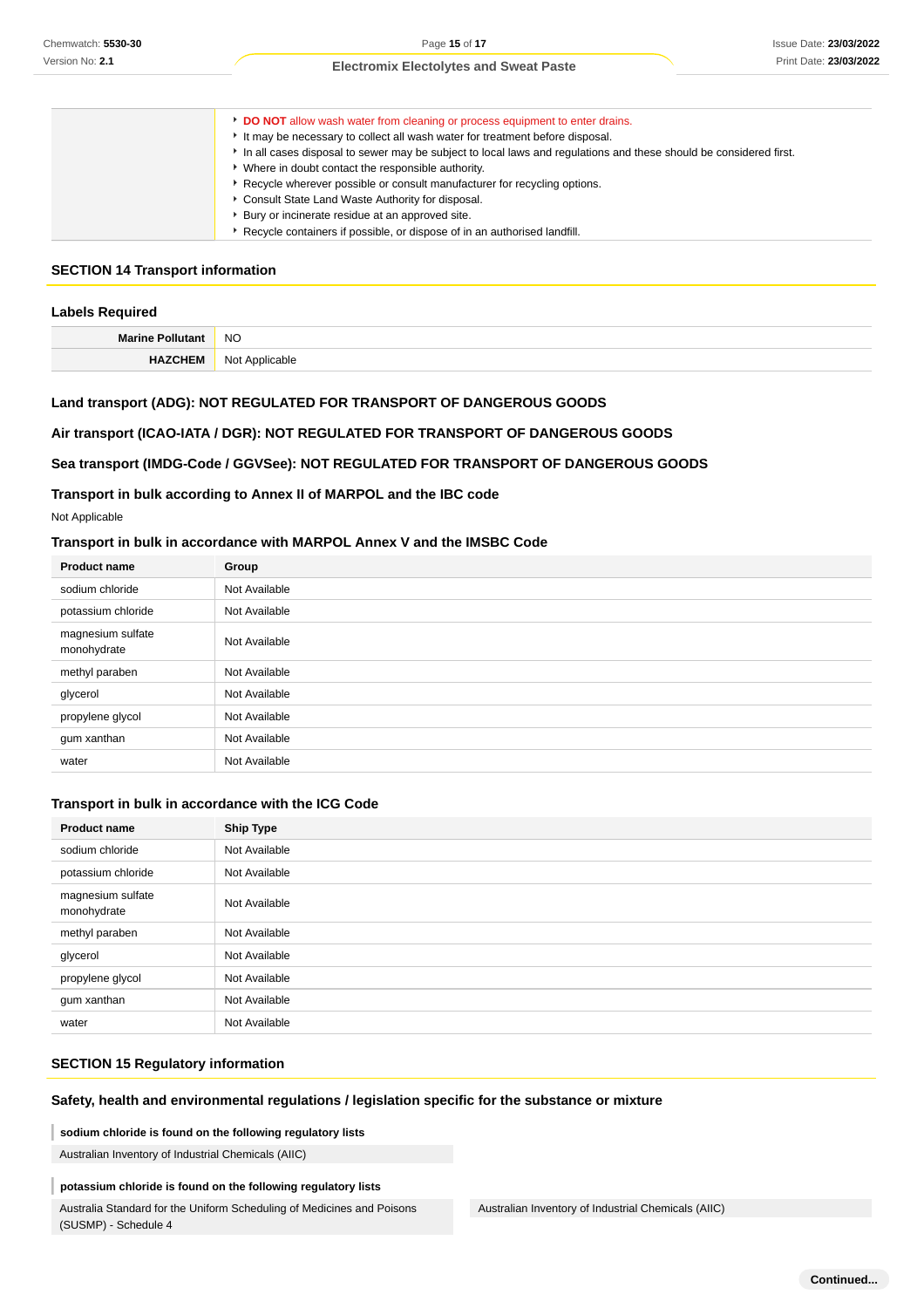| magnesium sulfate monohydrate is found on the following regulatory lists |  |  |
|--------------------------------------------------------------------------|--|--|
|--------------------------------------------------------------------------|--|--|

Australia Standard for the Uniform Scheduling of Medicines and Poisons (SUSMP) - Schedule 3

Australian Inventory of Industrial Chemicals (AIIC)

#### **methyl paraben is found on the following regulatory lists**

Australian Inventory of Industrial Chemicals (AIIC)

#### **glycerol is found on the following regulatory lists**

Australian Inventory of Industrial Chemicals (AIIC)

### **propylene glycol is found on the following regulatory lists**

Australian Inventory of Industrial Chemicals (AIIC)

#### **gum xanthan is found on the following regulatory lists**

Australian Inventory of Industrial Chemicals (AIIC)

#### **water is found on the following regulatory lists**

Australian Inventory of Industrial Chemicals (AIIC)

#### **National Inventory Status**

| <b>National Inventory</b>                          | <b>Status</b>                                                                                                                                                                                        |
|----------------------------------------------------|------------------------------------------------------------------------------------------------------------------------------------------------------------------------------------------------------|
| Australia - AIIC / Australia<br>Non-Industrial Use | Yes                                                                                                                                                                                                  |
| Canada - DSL                                       | Yes                                                                                                                                                                                                  |
| Canada - NDSL                                      | No (sodium chloride; potassium chloride; magnesium sulfate monohydrate; methyl paraben; glycerol; propylene glycol; gum<br>xanthan; water)                                                           |
| China - IECSC                                      | Yes                                                                                                                                                                                                  |
| Europe - EINEC / ELINCS /<br><b>NLP</b>            | Yes                                                                                                                                                                                                  |
| Japan - ENCS                                       | No (magnesium sulfate monohydrate)                                                                                                                                                                   |
| Korea - KECI                                       | Yes                                                                                                                                                                                                  |
| New Zealand - NZIoC                                | Yes                                                                                                                                                                                                  |
| Philippines - PICCS                                | Yes                                                                                                                                                                                                  |
| USA - TSCA                                         | Yes                                                                                                                                                                                                  |
| Taiwan - TCSI                                      | Yes                                                                                                                                                                                                  |
| Mexico - INSQ                                      | Yes                                                                                                                                                                                                  |
| Vietnam - NCI                                      | Yes                                                                                                                                                                                                  |
| Russia - FBEPH                                     | No (methyl paraben)                                                                                                                                                                                  |
| Legend:                                            | Yes = All CAS declared ingredients are on the inventory<br>No = One or more of the CAS listed ingredients are not on the inventory. These ingredients may be exempt or will require<br>registration. |

### **SECTION 16 Other information**

| ∩efo<br><b><i>Povicir</i></b> | $\sim$<br>23/1.<br>uzz<br>$\sim$ $\sim$ |
|-------------------------------|-----------------------------------------|
| -Init<br>ה+הרו<br>            | $\sim$<br>$\sim$<br>וואי<br>◡▵<br>$ -$  |

#### **Other information**

Classification of the preparation and its individual components has drawn on official and authoritative sources as well as independent review by the Chemwatch Classification committee using available literature references.

The SDS is a Hazard Communication tool and should be used to assist in the Risk Assessment. Many factors determine whether the reported Hazards are Risks in the workplace or other settings. Risks may be determined by reference to Exposures Scenarios. Scale of use, frequency of use and current or available engineering controls must be considered.

#### **Definitions and abbreviations**

PC-TWA: Permissible Concentration-Time Weighted Average

```
PC-STEL: Permissible Concentration-Short Term Exposure Limit
```